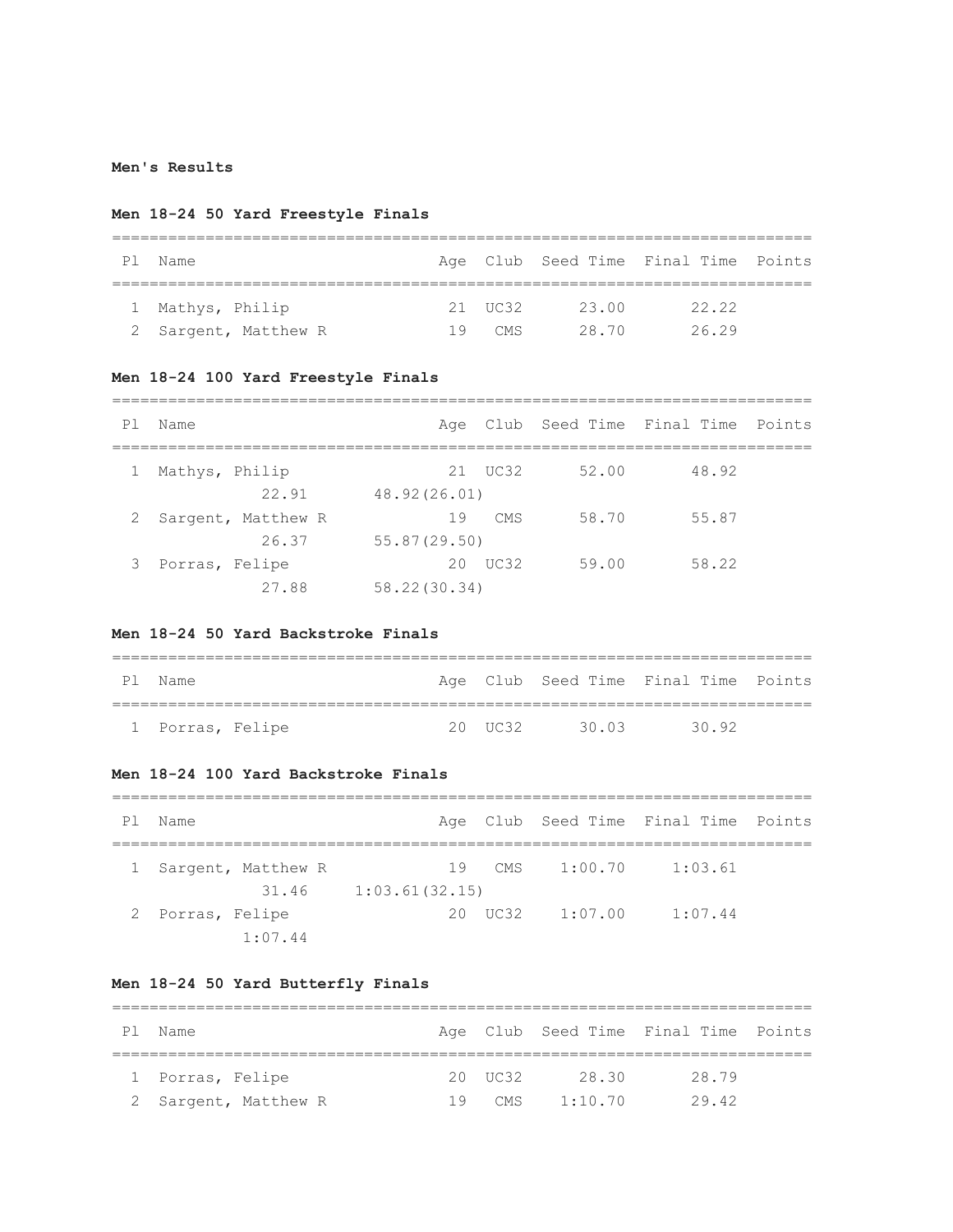### **Men 25-29 50 Yard Freestyle Finals**

| Ρl | Name                 |    |            |       | Age Club Seed Time Final Time Points |  |  |  |  |  |  |
|----|----------------------|----|------------|-------|--------------------------------------|--|--|--|--|--|--|
|    | 1 Deming, Ryan M     |    | $26$ CMS   | 26.00 | 25.50                                |  |  |  |  |  |  |
|    | --- Bycroft, Brett C | クヌ | <b>CMS</b> | 29 00 | ΝS                                   |  |  |  |  |  |  |

### **Men 25-29 100 Yard Freestyle Finals**

===========================================================================

| P1 | Name                 |                |     |         | Age Club Seed Time Final Time Points |  |
|----|----------------------|----------------|-----|---------|--------------------------------------|--|
|    | Deming, Ryan M       | 26             | CMS | 59.00   | 57.11                                |  |
|    | 27.29                | 57.11(29.82)   |     |         |                                      |  |
|    | Lassman, William     | 25             | CMS | 1:10.00 | 1:05.47                              |  |
|    | 30.58                | 1:05.47(34.89) |     |         |                                      |  |
|    | --- Bycroft, Brett C | 28             | CMS | 1:05.00 | ΝS                                   |  |

### **Men 25-29 200 Yard Freestyle Finals**

=========================================================================== Pl Name **Age Club Seed Time Final Time Points** =========================================================================== 1 Schmitt, Benjamin J 25 CMS 2:01.00 1:58.20 28.21 57.43(29.22) 1:27.24(29.81) 1:58.20(30.96) 2 Lassman, William 25 CMS 2:30.00 2:25.56 32.83 1:09.88(37.05) 1:47.34(37.46) 2:25.56(38.22) --- Bycroft, Brett C 28 CMS 2:20.00 NS

## **Men 25-29 50 Yard Backstroke Finals**

| P1 | Name             |            |       | Age Club Seed Time Final Time Points |  |
|----|------------------|------------|-------|--------------------------------------|--|
|    |                  |            |       |                                      |  |
|    | 1 Deming, Ryan M | $26$ $CMS$ | 31 00 | 3035                                 |  |

### **Men 25-29 100 Yard Backstroke Finals**

| P1 | Name |                       |               |        |         | Age Club Seed Time Final Time Points |  |
|----|------|-----------------------|---------------|--------|---------|--------------------------------------|--|
|    |      | 1 Schmitt, Benjamin J |               | 25 CMS | 1:00.00 | 59.31                                |  |
|    |      | 2793                  | 59.31 (31.38) |        |         |                                      |  |

### **Men 25-29 50 Yard Breaststroke Finals**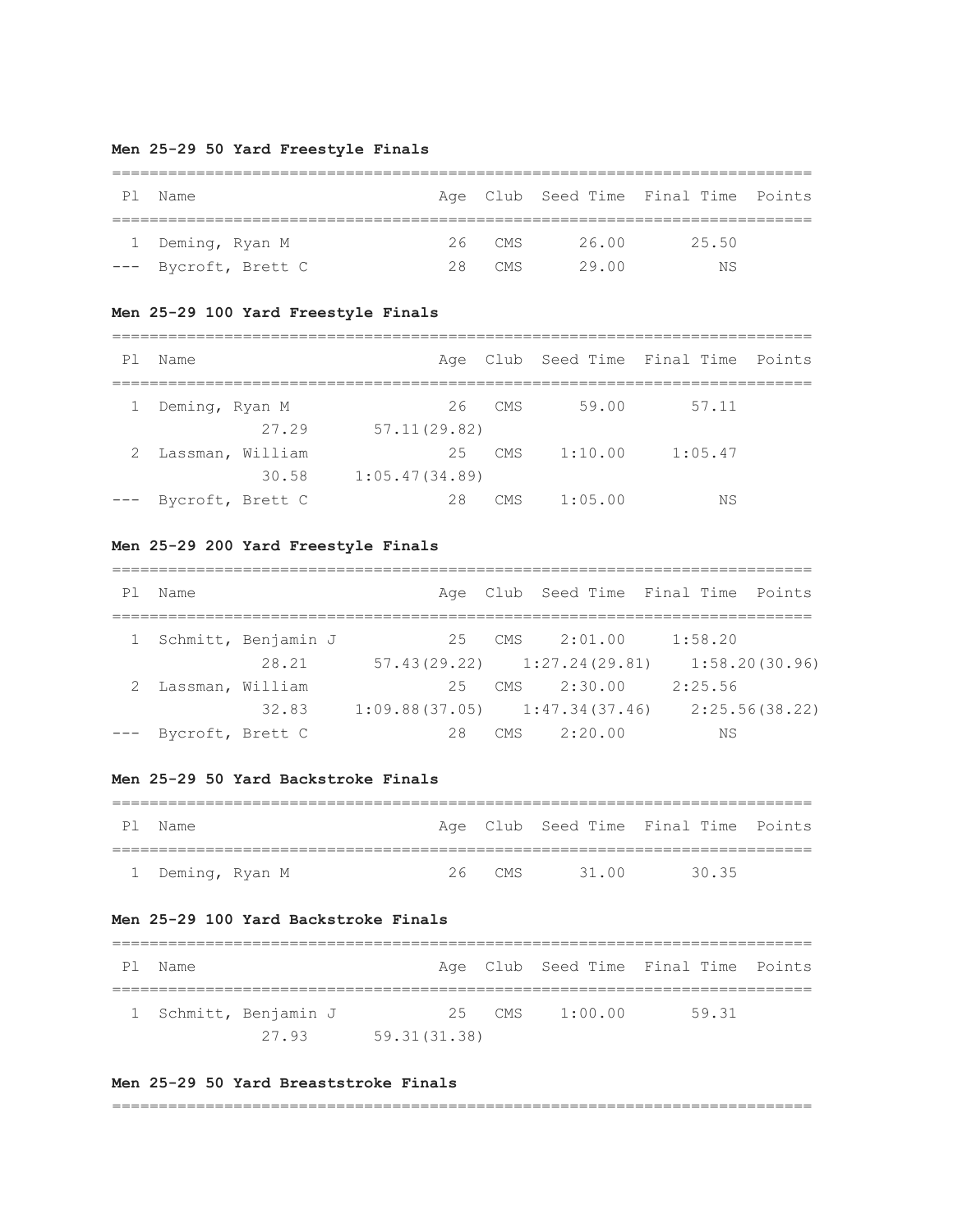| Pl Name             |  |  | Age Club Seed Time Final Time Points |  |
|---------------------|--|--|--------------------------------------|--|
|                     |  |  |                                      |  |
| 1 Nielson, Joseph S |  |  | 25 UC32 29.99 29.89                  |  |

### **Men 25-29 100 Yard Breaststroke Finals**

| P1 | Name                |       |                |  |                 | Age Club Seed Time Final Time Points |  |
|----|---------------------|-------|----------------|--|-----------------|--------------------------------------|--|
|    | 1 Nielson, Joseph S |       |                |  | 25 UC32 1:06.00 | 1:05.58                              |  |
|    |                     | 30.47 | 1:05.58(35.11) |  |                 |                                      |  |

# **Men 25-29 100 Yard Individual Medley Finals**

| P1 | Name             |       |                |        |         | Age Club Seed Time Final Time Points |  |  |  |  |  |
|----|------------------|-------|----------------|--------|---------|--------------------------------------|--|--|--|--|--|
|    | 1 Deming, Ryan M |       |                | 26 CMS | 1:09.00 | 1:08.80                              |  |  |  |  |  |
|    |                  | 30.35 | 1:08.80(38.45) |        |         |                                      |  |  |  |  |  |

# **Men 30-34 50 Yard Freestyle Finals**

| Pl Name           |          |      | Age Club Seed Time Final Time Points |  |
|-------------------|----------|------|--------------------------------------|--|
|                   |          |      |                                      |  |
| 1 Bergford, Brian | 33 $CMS$ | 2850 | 28.41                                |  |

## **Men 30-34 100 Yard Freestyle Finals**

| P1 | Name |                   |                |                | Age Club Seed Time Final Time Points |  |
|----|------|-------------------|----------------|----------------|--------------------------------------|--|
|    |      | 1 Clark, Steven J |                | 32 CMS 1:00.00 | 1:01.26                              |  |
|    |      | 29.06             | 1:01.26(32.20) |                |                                      |  |

### **Men 30-34 50 Yard Backstroke Finals**

| Pl Name           |          |      | Age Club Seed Time Final Time Points |  |
|-------------------|----------|------|--------------------------------------|--|
|                   |          |      |                                      |  |
| 1 Bergford, Brian | $33$ CMS | 3289 | 33.66                                |  |

## **Men 30-34 100 Yard Backstroke Finals**

| P1 | Name |                   |                |  |                               | Age Club Seed Time Final Time Points |  |  |  |
|----|------|-------------------|----------------|--|-------------------------------|--------------------------------------|--|--|--|
|    |      | 1 Clark, Steven J |                |  | $32 \, \text{CMS} \, 1:15.00$ | 1:14.60                              |  |  |  |
|    |      | 37.02             | 1:14.60(37.58) |  |                               |                                      |  |  |  |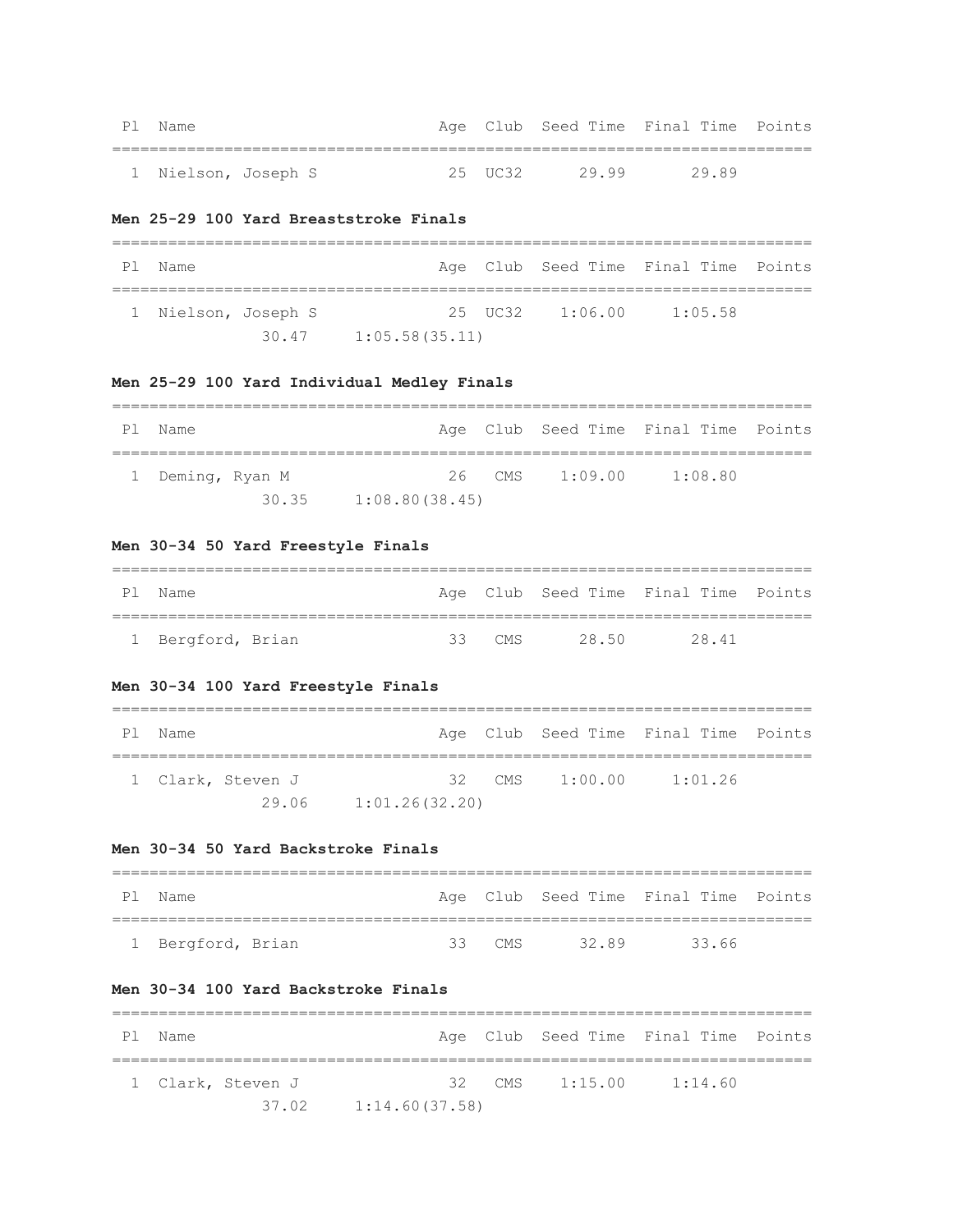### **Men 30-34 200 Yard Backstroke Finals**

| Ρl | Name              |       |  |          | Age Club Seed Time Final Time Points |         |                |
|----|-------------------|-------|--|----------|--------------------------------------|---------|----------------|
|    | 1 Bergford, Brian |       |  | $33$ CMS | 2:35.00                              | 2:35.80 |                |
|    |                   | 35.82 |  |          | $1:15.78(39.96)$ $1:56.79(41.01)$    |         | 2:35.80(39.01) |

### **Men 30-34 50 Yard Breaststroke Finals**

| Ρl | Name              |    |          |       | Age Club Seed Time Final Time Points |  |  |  |
|----|-------------------|----|----------|-------|--------------------------------------|--|--|--|
|    | 1 Bergford, Brian |    | $33$ CMS | 34.50 | 34.20                                |  |  |  |
|    | 2 Clark, Steven J | ヌク | CMS.     | 35.50 | 36.99                                |  |  |  |

### **Men 30-34 100 Yard Breaststroke Finals**

| Pl Name              |                        |  | Age Club Seed Time Final Time Points |  |
|----------------------|------------------------|--|--------------------------------------|--|
|                      |                        |  |                                      |  |
| 1 Batchelder, John R |                        |  | 34 CMS 1:17.00 1:17.18               |  |
|                      | $36.58$ 1:17.18(40.60) |  |                                      |  |

## **Men 30-34 50 Yard Butterfly Finals**

| P 1 | Name              |          |       | Age Club Seed Time Final Time Points |
|-----|-------------------|----------|-------|--------------------------------------|
|     |                   |          |       |                                      |
|     | 1 Bergford, Brian | 33 $CMS$ | 31 00 | 3047                                 |

### **Men 30-34 100 Yard Butterfly Finals**

| P 1 | Name                       |                |        |         | Age Club Seed Time Final Time Points |  |
|-----|----------------------------|----------------|--------|---------|--------------------------------------|--|
|     | Batchelder, John R         |                | 34 CMS | 1:01.00 | 1:01.46                              |  |
|     | 29.13<br>2 Clark, Steven J | 1:01.46(32.33) | 32 CMS | 1:25.00 | 1:26.41                              |  |
|     | 38.46                      | 1:26.41(47.95) |        |         |                                      |  |

# **Men 30-34 200 Yard Butterfly Finals**

| Pl Name              |  |                              | Age Club Seed Time Final Time Points |  |
|----------------------|--|------------------------------|--------------------------------------|--|
|                      |  |                              |                                      |  |
| 1 Batchelder, John R |  | $34$ CMS $2:20.00$ $2:22.39$ |                                      |  |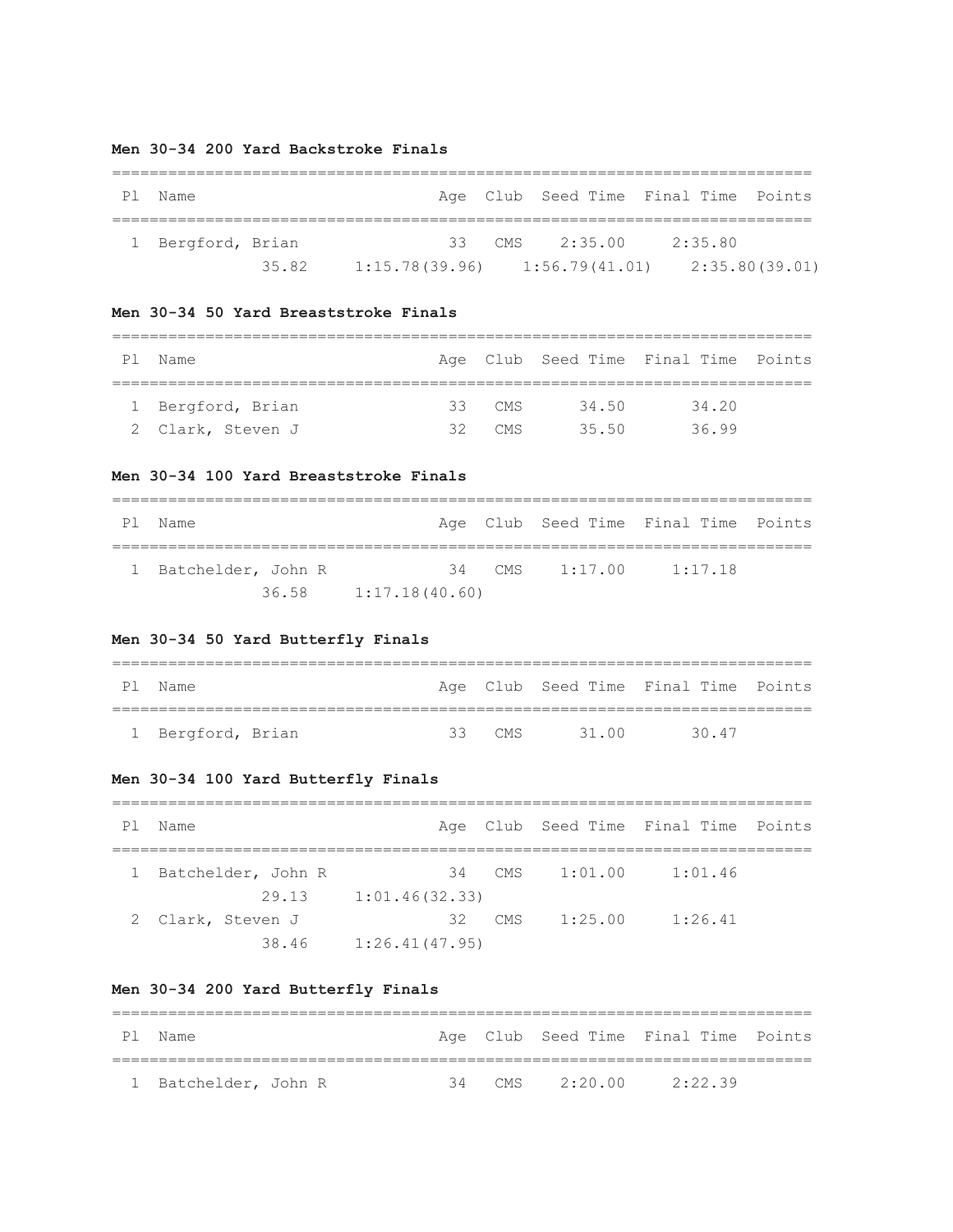## **Men 30-34 200 Yard Individual Medley Finals**

| P1 | Name               |                |                                   | Age Club Seed Time Final Time Points |
|----|--------------------|----------------|-----------------------------------|--------------------------------------|
|    | Batchelder, John R | 34             | 2:25.00<br>CMS                    | 2:21.63                              |
|    | 29.09              |                | $1:06.87(37.78)$ $1:49.27(42.40)$ | 2:21.63(32.36)                       |
|    | 2 Clark, Steven J  | 32             | $CMS \t 2:35.00$                  | 2:34.38                              |
|    | 35.68              | 1:13.33(37.65) | 1:57.92(44.59)                    | 2:34.38(36.46)                       |

## **Men 35-39 50 Yard Freestyle Finals**

| Ρl | Name                |    |         |       | Age Club Seed Time Final Time Points |  |  |  |  |
|----|---------------------|----|---------|-------|--------------------------------------|--|--|--|--|
|    |                     |    |         |       |                                      |  |  |  |  |
|    | 1 Paige, Tyler D    |    | 37 UC32 | 30.00 | 23.36                                |  |  |  |  |
|    | 2 Robinson, Eric J  |    | 39 UC32 | 25 00 | 23.91                                |  |  |  |  |
|    | 3 Pierce, Jeffrey R | २५ | CMS     | 24.00 | 24.60                                |  |  |  |  |

## **Men 35-39 100 Yard Freestyle Finals**

===========================================================================

| Ρl | Name              |              |         |         | Age Club Seed Time Final Time Points |  |
|----|-------------------|--------------|---------|---------|--------------------------------------|--|
|    | Robinson, Eric J  |              | 39 UC32 | 1:00.00 | 53.71                                |  |
|    | 26.16             | 53.71(27.55) |         |         |                                      |  |
|    | 2 Paige, Tyler D  |              | 37 UC32 | 1:00.00 | 54.12                                |  |
|    | 25.91             | 54.12(28.21) |         |         |                                      |  |
| 3  | Pierce, Jeffrey R | 35           | CMS     | 54.50   | 55.19                                |  |
|    | 26.75             | 55.19(28.44) |         |         |                                      |  |

# **Men 35-39 200 Yard Freestyle Finals**

| P1 | Name |                     |          |                             | Age Club Seed Time Final Time Points |                |
|----|------|---------------------|----------|-----------------------------|--------------------------------------|----------------|
|    |      | 1 Pierce, Jeffrey R | $35$ CMS | 2:01.00                     | 2:04.93                              |                |
|    |      | 28.40               |          | 59.72(31.32) 1:32.42(32.70) |                                      | 2:04.93(32.51) |

# **Men 35-39 50 Yard Backstroke Finals**

| P 1 | . Name           |          |       | Age Club Seed Time Final Time Points |  |
|-----|------------------|----------|-------|--------------------------------------|--|
|     |                  |          |       |                                      |  |
|     | 1 Paige, Tyler D | 37 IIC32 | 30 00 | 29.51                                |  |

## **Men 35-39 50 Yard Butterfly Finals**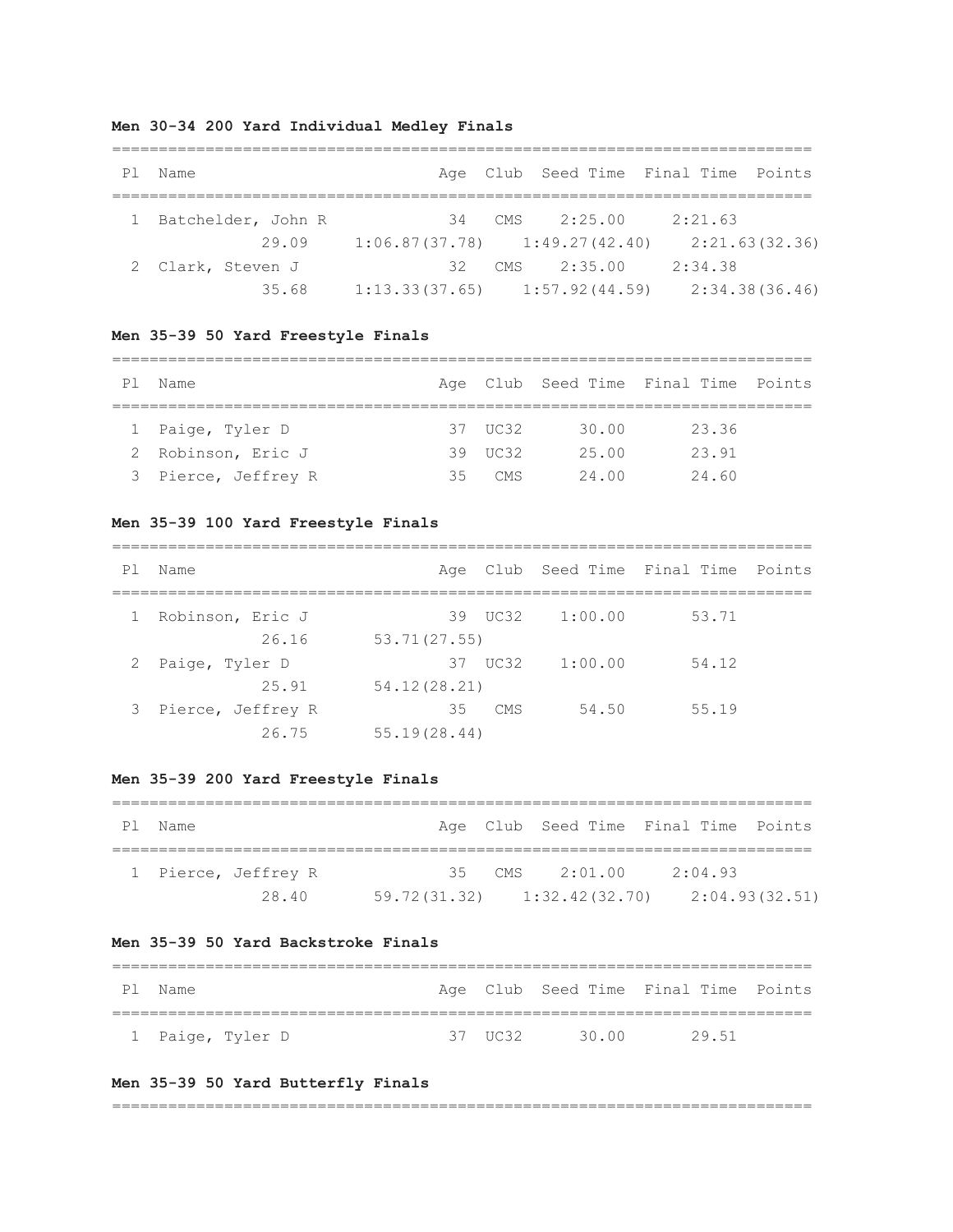| P 1 | Name               |         |       | Age Club Seed Time Final Time Points |  |
|-----|--------------------|---------|-------|--------------------------------------|--|
|     |                    |         |       |                                      |  |
|     | 1 Robinson, Eric J | 39 UC32 | 30.00 | 25.61                                |  |
|     | 2 Paige, Tyler D   | 37 UC32 | 30.00 | 29.26                                |  |

# **Men 45-49 50 Yard Freestyle Finals**

| P 1 | Name            |  |         |       | Age Club Seed Time Final Time Points |  |  |  |  |  |  |
|-----|-----------------|--|---------|-------|--------------------------------------|--|--|--|--|--|--|
|     |                 |  |         |       |                                      |  |  |  |  |  |  |
|     | 1 Borrett, Tad  |  | 48 UC32 | 2782  | 27.18                                |  |  |  |  |  |  |
|     | 2 Cruz, Eduardo |  | 46 CMS  | 27 NO | 28.40                                |  |  |  |  |  |  |

# **Men 45-49 100 Yard Freestyle Finals**

| P1           | Name             |                |         |         | Age Club Seed Time Final Time Points |  |
|--------------|------------------|----------------|---------|---------|--------------------------------------|--|
|              |                  |                |         |         |                                      |  |
| $\mathbf{1}$ | Borrett, Tad     |                | 48 UC32 | 1:03.00 | 59.89                                |  |
|              | 28.58            | 59.89(31.31)   |         |         |                                      |  |
|              | Cruz, Eduardo    | 46             | CMS     | 1:00.00 | 1:06.09                              |  |
|              | 31.26            | 1:06.09(34.83) |         |         |                                      |  |
| 3            | Becker, Steven M | 47             | CMS     | 1:24.00 | 1:23.87                              |  |
|              | 40.16            | 1:23.87(43.71) |         |         |                                      |  |

# **Men 45-49 200 Yard Freestyle Finals**

| P1 | Name |                    |                                   | Age Club Seed Time Final Time Points |         |                |
|----|------|--------------------|-----------------------------------|--------------------------------------|---------|----------------|
|    |      |                    |                                   |                                      |         |                |
|    |      | 1 Becker, Steven M |                                   | 47 CMS $3:05.00$                     | 3:06.55 |                |
|    |      | 41.17              | $1:29.38(48.21)$ $2:19.06(49.68)$ |                                      |         | 3:06.55(47.49) |

### **Men 45-49 50 Yard Breaststroke Finals**

| P1 | Name |                    |        |       | Age Club Seed Time Final Time Points |  |
|----|------|--------------------|--------|-------|--------------------------------------|--|
|    |      |                    |        |       |                                      |  |
|    |      | 1 Becker, Steven M | 47 CMS | 49 00 | 43 78                                |  |

### **Men 45-49 100 Yard Breaststroke Finals**

| P 1 | Name |                    |                |                | Age Club Seed Time Final Time Points |  |
|-----|------|--------------------|----------------|----------------|--------------------------------------|--|
|     |      | 1 Becker, Steven M |                | 47 CMS 1:44.00 | 1:38.10                              |  |
|     |      | 47.81              | 1:38.10(50.29) |                |                                      |  |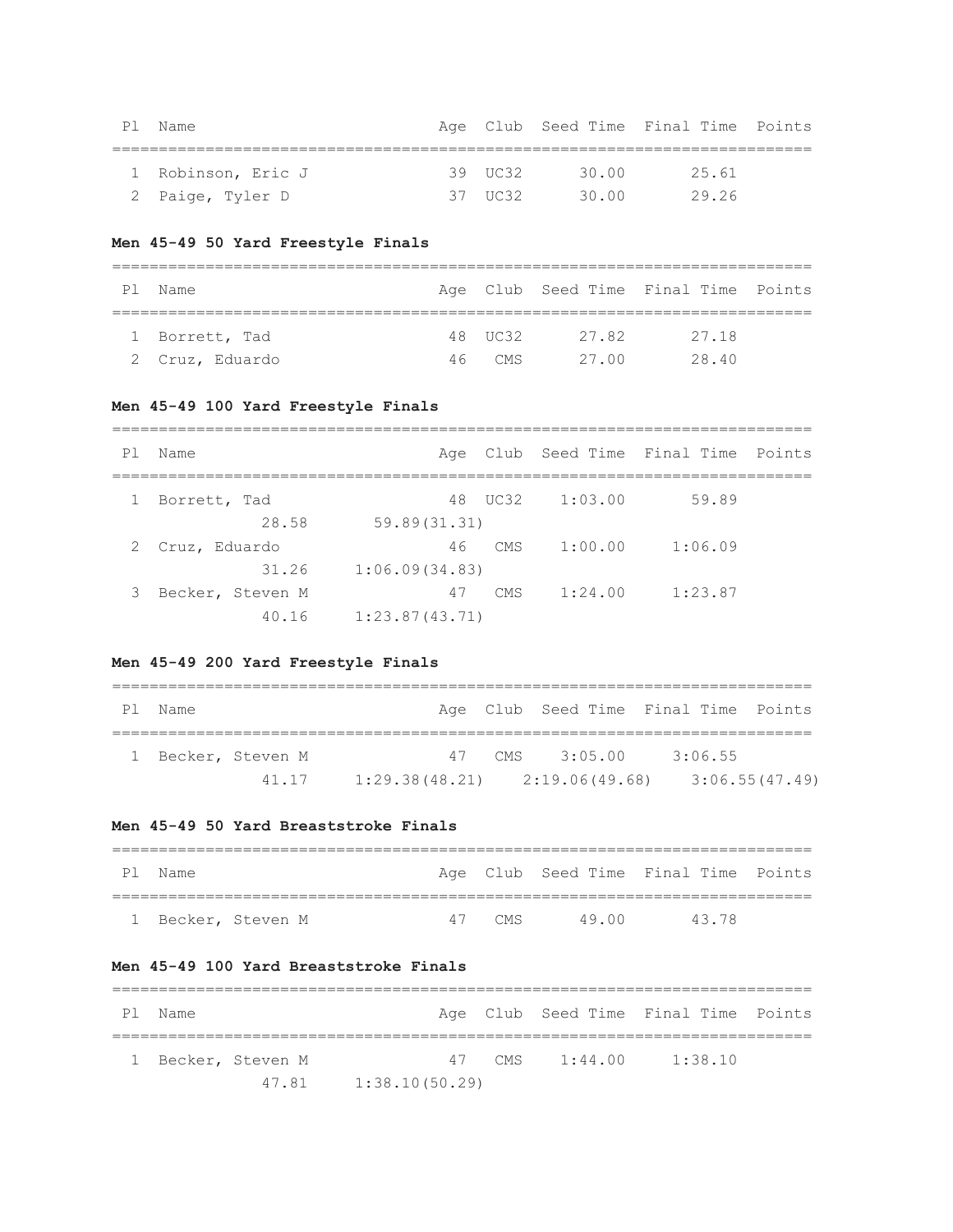### **Men 45-49 200 Yard Breaststroke Finals**

| P1 | . Name |                 |                                                    | Age Club Seed Time Final Time Points |         |  |
|----|--------|-----------------|----------------------------------------------------|--------------------------------------|---------|--|
|    |        | 1 Cruz, Eduardo |                                                    | 46 CMS 2:50.00                       | 3:12.56 |  |
|    |        | 4437            | $1:33.68(49.31)$ $2:23.18(49.50)$ $3:12.56(49.38)$ |                                      |         |  |

## **Men 45-49 50 Yard Butterfly Finals**

| Pl Name |                 |        |       | Age Club Seed Time Final Time Points |  |
|---------|-----------------|--------|-------|--------------------------------------|--|
|         |                 |        |       |                                      |  |
|         | 1 Cruz, Eduardo | 46 CMS | 30.00 | 32.47                                |  |

# **Men 45-49 400 Yard Individual Medley Finals**

| Pl Name |                 |  |                        | Age Club Seed Time Final Time Points |  |
|---------|-----------------|--|------------------------|--------------------------------------|--|
|         |                 |  |                        |                                      |  |
|         | 1 Cruz, Eduardo |  | 46 CMS 5:30.00 5:51.80 |                                      |  |

## **Men 50-54 50 Yard Freestyle Finals**

| Ρl | Name                |     |                 |       | Age Club Seed Time Final Time Points |  |  |  |  |
|----|---------------------|-----|-----------------|-------|--------------------------------------|--|--|--|--|
|    |                     |     |                 |       |                                      |  |  |  |  |
|    | 1 Barringer, Rob    | 50. | CMS             | 24.70 | 24.77                                |  |  |  |  |
|    | 2 Brostuen, David A | 51  | CMS             | 26.50 | 26.21                                |  |  |  |  |
| З  | Evans, Dan          | 50  | CMS             | 26.50 | 26.25                                |  |  |  |  |
| 4  | Brouwer, Derek J    | 50  | $\frac{11}{32}$ | 34.00 | 33.98                                |  |  |  |  |

### **Men 50-54 100 Yard Freestyle Finals**

| Ρl | Name           |       |              |        |       | Age Club Seed Time Final Time Points |  |
|----|----------------|-------|--------------|--------|-------|--------------------------------------|--|
|    | 1 Guy, Kerry P |       |              | 54 CMS | 56.50 | 56.88                                |  |
|    |                | 26.87 | 56.88(30.01) |        |       |                                      |  |
|    | Evans, Dan     |       |              | 50 CMS | 59.00 | 58.69                                |  |
|    |                | 27.38 | 58.69(31.31) |        |       |                                      |  |

## **Men 50-54 200 Yard Freestyle Finals**

| P1 | Name             |       |  |        | Age Club Seed Time Final Time Points |         |                |
|----|------------------|-------|--|--------|--------------------------------------|---------|----------------|
|    | 1 Barringer, Rob |       |  | 50 CMS | 2:02.00                              | 2:00.90 |                |
|    |                  | 27.68 |  |        | $57.79(30.11)$ $1:29.59(31.80)$      |         | 2:00.90(31.31) |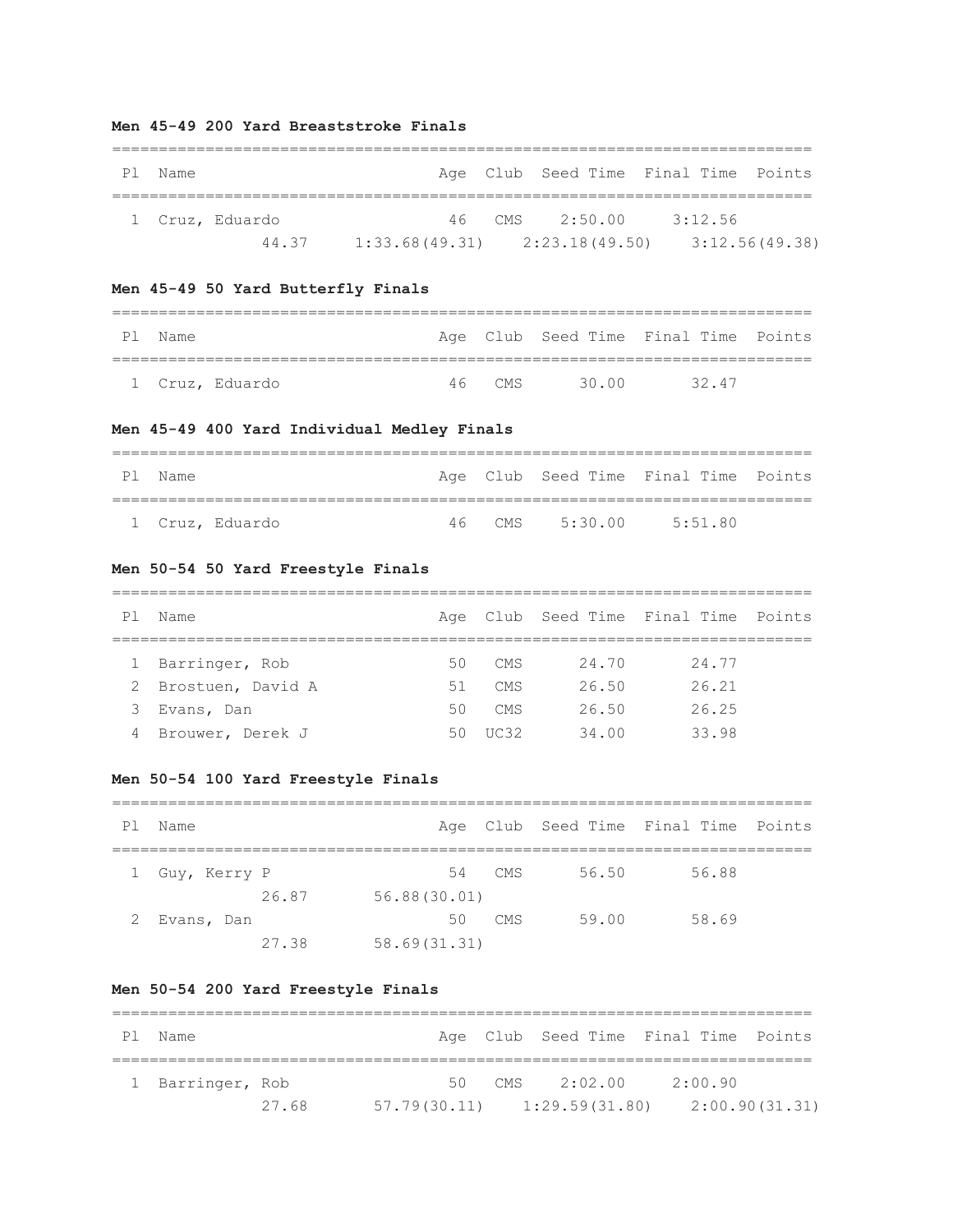| 2 Guy, Kerry P    | 2:06.00<br>54 CMS                 | 2:06.42        |
|-------------------|-----------------------------------|----------------|
| 28.43             | $1:00.28(31.85)$ $1:32.99(32.71)$ | 2:06.42(33.43) |
| 3 Ewer, Michael J | 52 CMS 3:30.00                    | 3:08.55        |
| 39.48             | $1:27.55(48.07)$ $2:18.59(51.04)$ | 3:08.55(49.96) |

### **Men 50-54 50 Yard Backstroke Finals**

| Pl Name        |  |        |       | Age Club Seed Time Final Time Points |  |  |  |  |  |
|----------------|--|--------|-------|--------------------------------------|--|--|--|--|--|
|                |  |        |       |                                      |  |  |  |  |  |
| 1 Guy, Kerry P |  | 54 CMS | 33 50 | 32 70                                |  |  |  |  |  |

## **Men 50-54 100 Yard Backstroke Finals**

| P1 | Name               |                |     |         | Age Club Seed Time Final Time Points |  |  |  |  |  |  |
|----|--------------------|----------------|-----|---------|--------------------------------------|--|--|--|--|--|--|
|    | 1 Jimenez, Ignacio | 50             | CMS | 1:00.00 | 1:00.54                              |  |  |  |  |  |  |
|    | 29.94              | 1:00.54(30.60) |     |         |                                      |  |  |  |  |  |  |
|    | 2 Kelly, John F    | 54             | CMS | 1:30.00 | 1:32.76                              |  |  |  |  |  |  |
|    | 45.55              | 1:32.76(47.21) |     |         |                                      |  |  |  |  |  |  |

# **Men 50-54 200 Yard Backstroke Finals**

| Pl Name |                 |                                   | Age Club Seed Time Final Time Points |         |                |
|---------|-----------------|-----------------------------------|--------------------------------------|---------|----------------|
|         | 1 Kelly, John F |                                   | 54 CMS 3:10.00                       | 3:16.56 |                |
|         | 46.89           | $1:37.53(50.64)$ $2:26.97(49.44)$ |                                      |         | 3:16.56(49.59) |

### **Men 50-54 50 Yard Breaststroke Finals**

| P 1          | Name                   |     |            |       | Age Club Seed Time Final Time Points |  |  |  |  |  |
|--------------|------------------------|-----|------------|-------|--------------------------------------|--|--|--|--|--|
|              |                        |     |            |       |                                      |  |  |  |  |  |
| $\mathbf{1}$ | Coveney, Christopher M | 53  | CMS        | 28.26 | 29.62                                |  |  |  |  |  |
|              | 2 Brostuen, David A    | 51  | <b>CMS</b> | 33 55 | 33.19                                |  |  |  |  |  |
|              | 3 Brouwer, Derek J     | 50. | TIC.32     | 40.98 | 40.66                                |  |  |  |  |  |
| 4            | Ewer, Michael J        | 52  | CMS.       | 55.00 | 43 19                                |  |  |  |  |  |

### **Men 50-54 100 Yard Breaststroke Finals**

| P1 | Name            |                          |                |     |      |                | Age Club Seed Time Final Time Points |  |  |  |  |
|----|-----------------|--------------------------|----------------|-----|------|----------------|--------------------------------------|--|--|--|--|
|    |                 | 1 Coveney, Christopher M |                |     |      | 53 CMS 1:01.86 | 1:04.44                              |  |  |  |  |
|    |                 | 30.63                    | 1:04.44(33.81) |     |      |                |                                      |  |  |  |  |
|    | Ewer, Michael J |                          |                | 52. | CMS. | 1:55.00        | 1:33.25                              |  |  |  |  |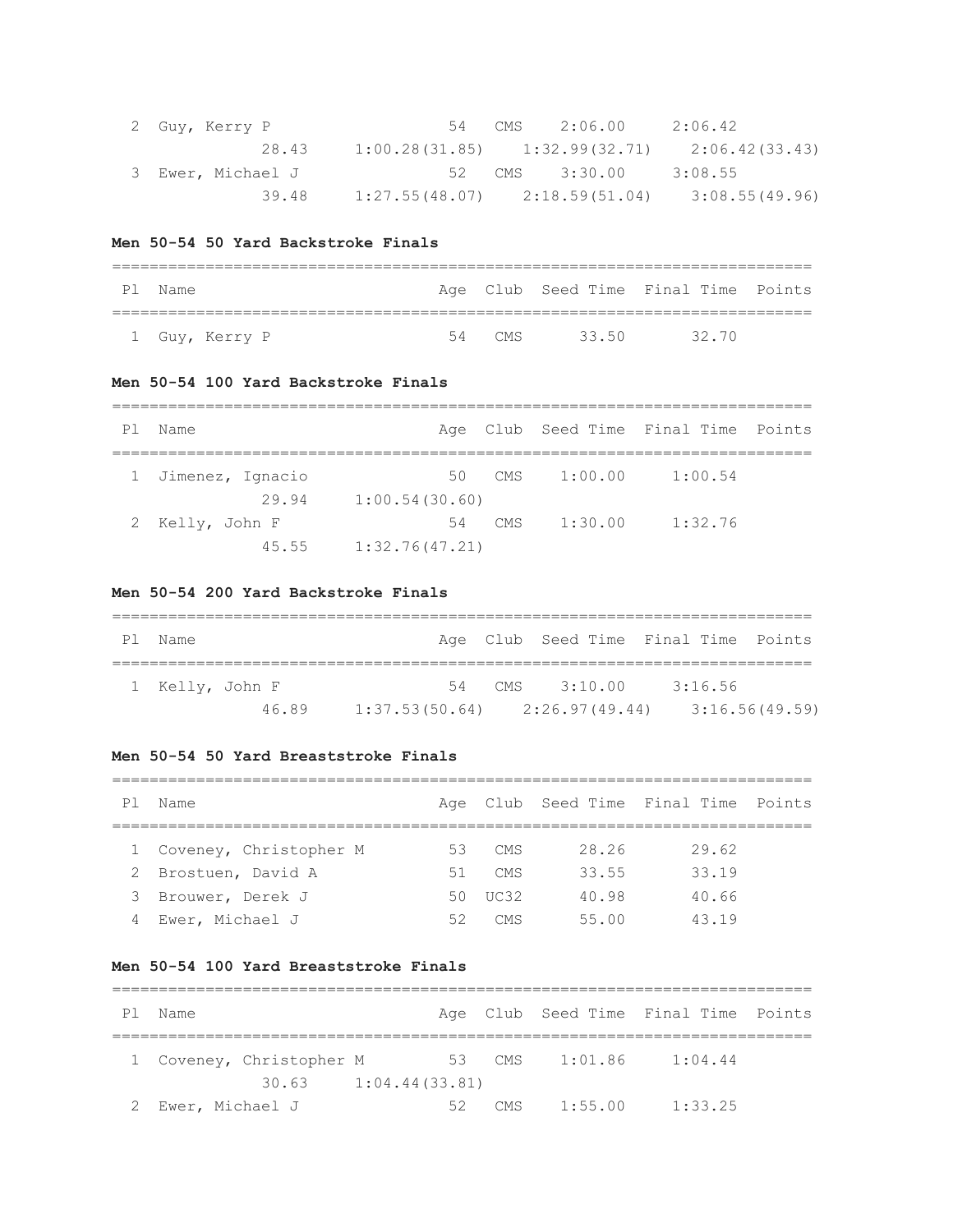|                    | 44.09 | 1:33.25(49.16)       |                 |         |
|--------------------|-------|----------------------|-----------------|---------|
| 3 Brouwer, Derek J |       |                      | 50 UC32 1:30.46 | 1:33.66 |
|                    |       | 43.56 1:33.66(50.10) |                 |         |

### **Men 50-54 200 Yard Breaststroke Finals**

| P1             | Name                |                          |    |     |                                   | Age Club Seed Time Final Time Points |
|----------------|---------------------|--------------------------|----|-----|-----------------------------------|--------------------------------------|
|                |                     | 1 Coveney, Christopher M | 53 | CMS | 2:14.43                           | 2:21.73                              |
|                |                     | 31.59                    |    |     | $1:07.65(36.06)$ $1:44.46(36.81)$ | 2:21.73(37.27)                       |
|                | 2 Jimenez, Ignacio  |                          | 50 |     | CMS 2:23.49                       | 2:24.07                              |
|                |                     | 32.37                    |    |     | $1:08.50(36.13)$ $1:46.04(37.54)$ | 2:24.07(38.03)                       |
|                | 3 Brostuen, David A |                          | 51 | CMS | 2:39.50                           | 2:37.91                              |
|                |                     | 33.95                    |    |     | $1:12.88(38.93)$ $1:54.61(41.73)$ | 2:37.91(43.30)                       |
| $\overline{4}$ | Ewer, Michael J     |                          | 52 | CMS | 4:00.00                           | 3:28.43                              |
|                |                     | 45.87                    |    |     | $1:38.64(52.77)$ $2:33.62(54.98)$ | 3:28.43(54.81)                       |
|                | Brouwer, Derek J    |                          |    |     | 50 UC32 3:31.17                   | ΝS                                   |

### **Men 50-54 50 Yard Butterfly Finals**

# =========================================================================== Pl Name **Age Club Seed Time Final Time Points** =========================================================================== 1 Pins, Michael T 50 CMS 28.40 28.75 2 Evans, Dan 50 CMS 29.00 29.76 3 Brostuen, David A 51 CMS 30.49 30.12

### **Men 50-54 100 Yard Butterfly Finals**

=========================================================================== Pl Name  $A$ ge Club Seed Time Final Time Points =========================================================================== 1 Guy, Kerry P 54 CMS 1:04.50 1:05.66 30.32 1:05.66(35.34) 2 Pins, Michael T 50 CMS 1:05.33 1:06.01 30.61 1:06.01(35.40)

### **Men 50-54 100 Yard Individual Medley Finals**

| P1 | Name               |                |     |         | Age Club Seed Time Final Time Points |  |  |  |  |  |  |
|----|--------------------|----------------|-----|---------|--------------------------------------|--|--|--|--|--|--|
|    |                    |                |     |         |                                      |  |  |  |  |  |  |
|    | 1 Jimenez, Ignacio | 50             | CMS | 1:00.00 | 1:00.96                              |  |  |  |  |  |  |
|    | 28.61              | 1:00.96(32.35) |     |         |                                      |  |  |  |  |  |  |
|    | 2 Pins, Michael T  | 50             | CMS | 1:12.98 | 1:13.90                              |  |  |  |  |  |  |
|    | 34.14              | 1:13.90(39.76) |     |         |                                      |  |  |  |  |  |  |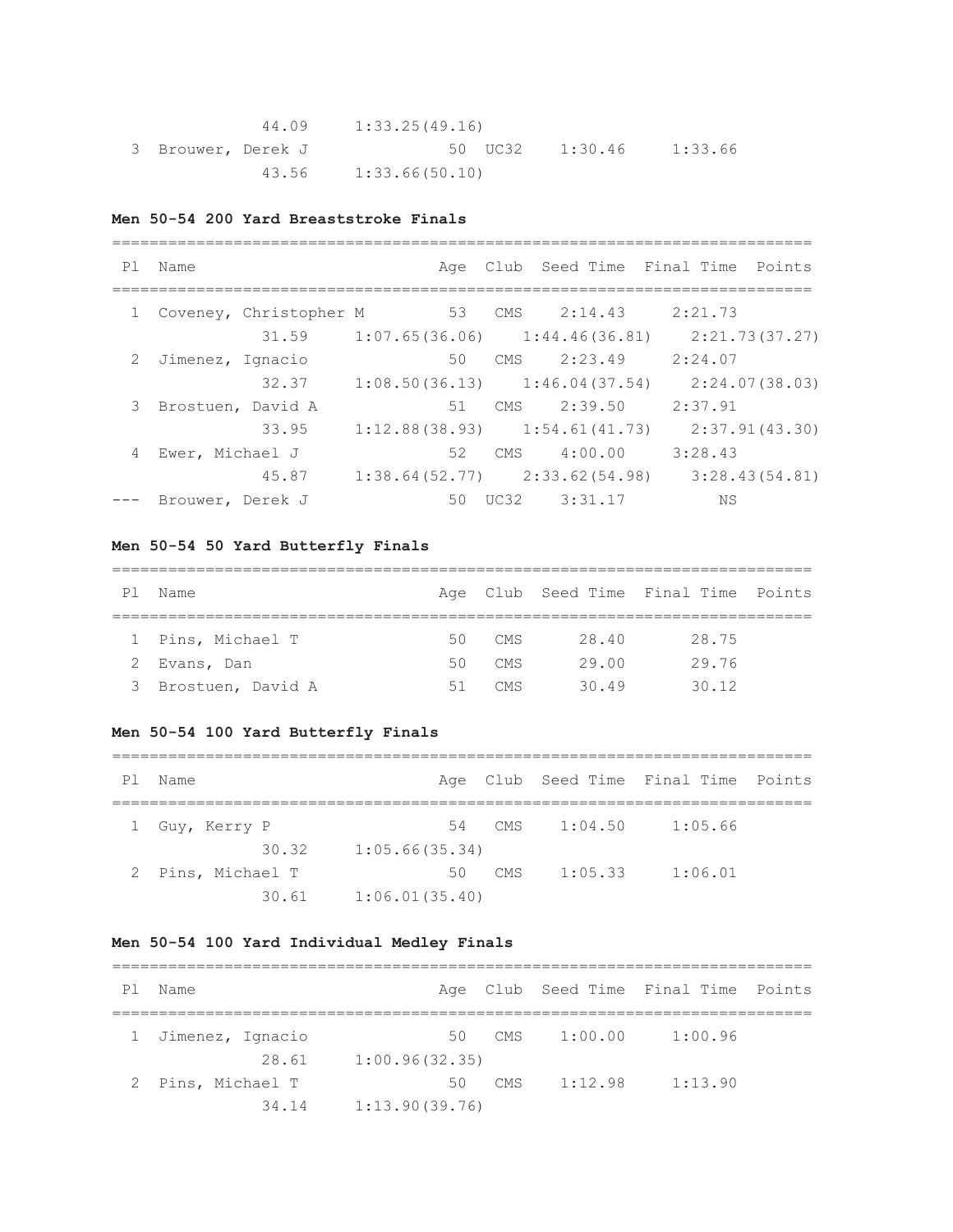| 3 Kelly, John F    | 54 CMS         | 1:25.00 | 1:31.64 |
|--------------------|----------------|---------|---------|
| 43.28              | 1:31.64(48.36) |         |         |
| 4 Brouwer, Derek J | 50 UC32        | 1:34.51 | 1:36.94 |
| 49.28              | 1:36.94(47.66) |         |         |

# **Men 50-54 200 Yard Individual Medley Finals**

| P1 | Name                     |    |                                     | Age Club Seed Time Final Time Points               |
|----|--------------------------|----|-------------------------------------|----------------------------------------------------|
|    |                          |    |                                     |                                                    |
|    | 1 Jimenez, Ignacio       | 50 | CMS 2:10.81                         | 2:09.61                                            |
|    | 28.39                    |    |                                     | $1:01.34(32.95)$ $1:38.91(37.57)$ $2:09.61(30.70)$ |
|    | 2 Coveney, Christopher M | 53 | 2:12.55<br>CMS                      | 2:18.07                                            |
|    | 29.00                    |    | $1:05.30(36.30)$ $1:42.76(37.46)$   | 2:18.07(35.31)                                     |
|    | 3 Barringer, Rob         | 50 | 2:17.00<br>CMS                      | 2:19.02                                            |
|    | 29.33                    |    | $1:05.65(36.32)$ $1:47.51(41.86)$   | 2:19.02(31.51)                                     |
|    | 4 Kelly, John F          | 54 | 3:09.00<br>CMS                      | 3:17.74                                            |
|    | 43.33                    |    | $1:32.57(49.24)$ $2:33.58(1:01.01)$ | 3:17.74(44.16)                                     |

## **Men 55-59 50 Yard Freestyle Finals**

| Ρl | Name                  |  |        |       | Age Club Seed Time Final Time Points |  |  |  |  |
|----|-----------------------|--|--------|-------|--------------------------------------|--|--|--|--|
|    |                       |  |        |       |                                      |  |  |  |  |
|    | 1 Reetz, Eric Reetz F |  | 56 CMS | 30.00 | 32.89                                |  |  |  |  |
|    | 2 Cattles, Steve      |  | 56 CMS | 41 34 | 51.84                                |  |  |  |  |

## **Men 55-59 100 Yard Freestyle Finals**

| P1 | Name                |                                |        |                | Age Club Seed Time Final Time Points |  |
|----|---------------------|--------------------------------|--------|----------------|--------------------------------------|--|
|    |                     |                                |        |                |                                      |  |
|    | Reetz, Eric Reetz F |                                |        | 56 CMS 1:25.00 | 1:17.20                              |  |
|    | 36.53               | 1:17.20(40.67)                 |        |                |                                      |  |
|    | 2 Cattles, Steve    |                                | 56 CMS | 1:48.69        | 2:03.91                              |  |
|    |                     | $0.00 \qquad 2:03.91(2:03.91)$ |        |                |                                      |  |

# **Men 55-59 50 Yard Backstroke Finals**

| P1 | Name                    |  |        |         | Age Club Seed Time Final Time Points |  |  |  |  |  |
|----|-------------------------|--|--------|---------|--------------------------------------|--|--|--|--|--|
|    |                         |  |        |         |                                      |  |  |  |  |  |
|    | 1 Cattles, Steve        |  | 56 CMS | 1:08.26 | 1:16.84                              |  |  |  |  |  |
|    | --- Reetz, Eric Reetz F |  | 56 CMS | 40 00   | DΟ                                   |  |  |  |  |  |

### **Men 55-59 100 Yard Backstroke Finals**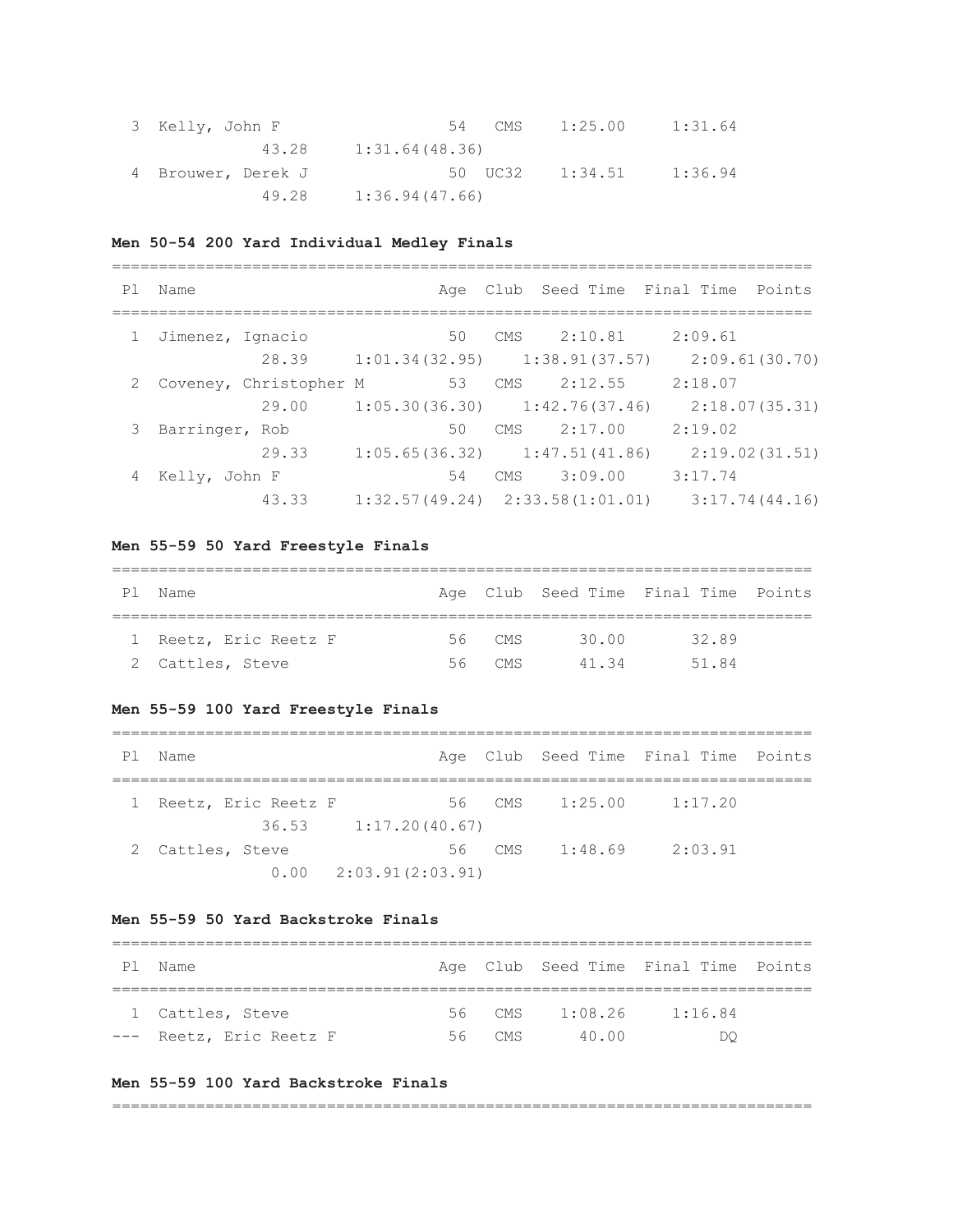Pl Name **Age Club Seed Time Final Time Points** =========================================================================== --- Cattles, Steve 56 CMS 2:41.21 DQ 52.64 2:03.91(1:11.27)

### **Men 55-59 200 Yard Backstroke Finals**

| Pl Name          |                                                                    |  |                | Age Club Seed Time Final Time Points |         |  |
|------------------|--------------------------------------------------------------------|--|----------------|--------------------------------------|---------|--|
| 1 Cattles, Steve |                                                                    |  | 56 CMS 5:23.69 |                                      | 6:22.50 |  |
|                  | $1:30.34$ $3:09.26(1:38.92)$ $4:47.50(1:38.24)$ $6:22.50(1:35.00)$ |  |                |                                      |         |  |

### **Men 55-59 100 Yard Individual Medley Finals**

|              | Pl Name |                     |                |        |         | Age Club Seed Time Final Time Points |  |  |  |
|--------------|---------|---------------------|----------------|--------|---------|--------------------------------------|--|--|--|
| $\mathbb{R}$ |         | Reetz, Eric Reetz F |                | 56 CMS | 1:30.00 | 1:30.91                              |  |  |  |
|              |         | 42.03               | 1:30.91(48.88) |        |         |                                      |  |  |  |

### **Men 60-64 50 Yard Freestyle Finals**

| Ρl | Name               |    |            |       | Age Club Seed Time Final Time Points |  |  |  |  |
|----|--------------------|----|------------|-------|--------------------------------------|--|--|--|--|
|    |                    |    |            |       |                                      |  |  |  |  |
|    | Donahoo, Don       |    | 61 UC32    | 30.00 | 27.95                                |  |  |  |  |
|    | 2 MacDonald, Lee H | 63 | CMS        | 29.50 | 28.56                                |  |  |  |  |
|    | 3 Ott, William A   | 62 | <b>CMS</b> | 38.18 | 40.07                                |  |  |  |  |
|    | --- Shopes, Marty  | 64 | <b>CMS</b> | 26.80 | ΝS                                   |  |  |  |  |

### **Men 60-64 100 Yard Freestyle Finals**

=========================================================================== Pl Name **Age Club Seed Time Final Time Points** =========================================================================== 1 Waterbury, Stuart S 62 CMS 58.50 57.18 27.15 57.18(30.03) 2 Shopes, Marty 64 CMS 1:00.80 1:02.38 28.79 1:02.38(33.59) 3 Ott, William A 62 CMS 1:26.22 1:30.59 42.14 1:30.59(48.45)

### **Men 60-64 200 Yard Freestyle Finals**

| Pl Name |  | Age Club Seed Time Final Time Points |  |
|---------|--|--------------------------------------|--|
|         |  |                                      |  |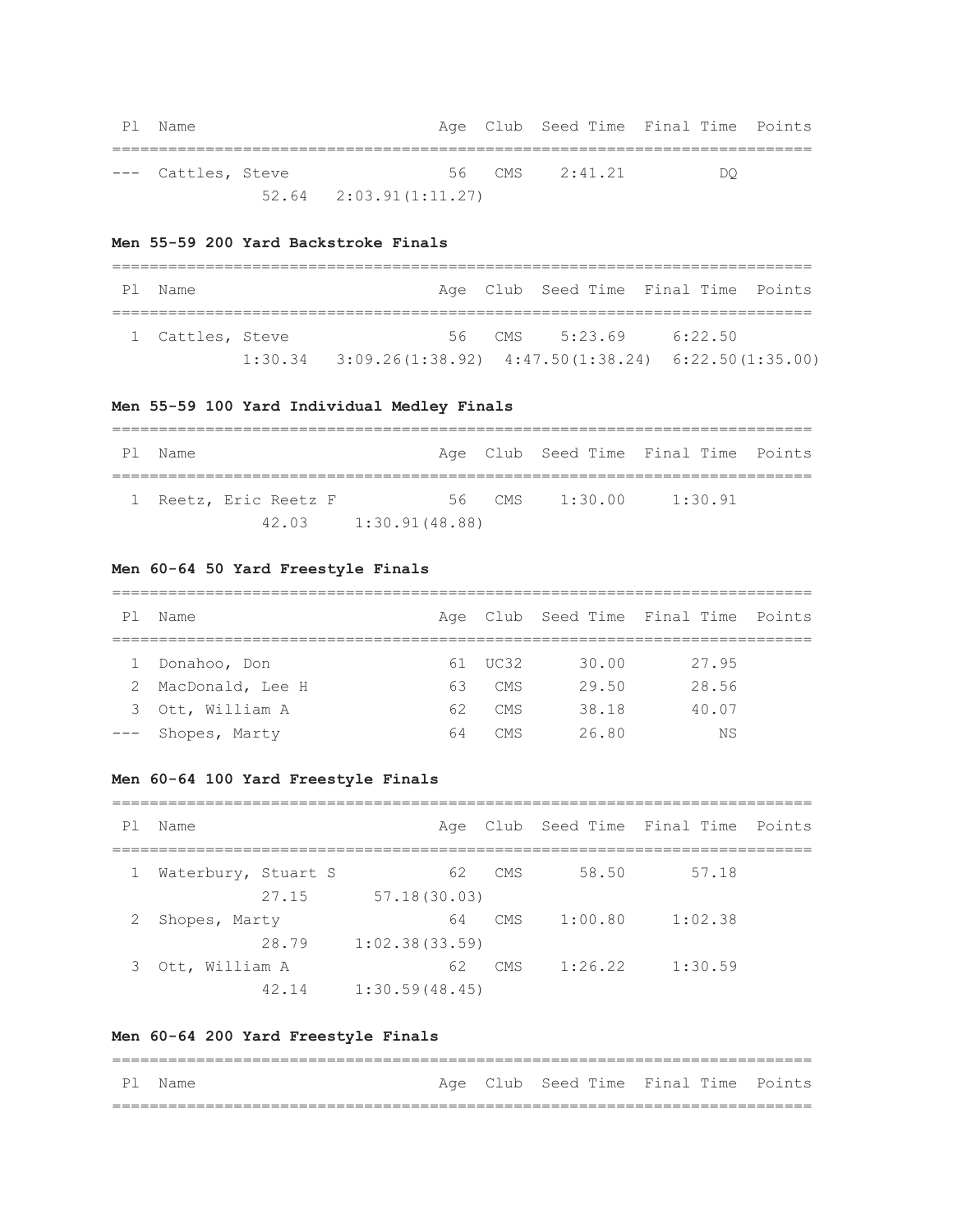| 1 Norlin, John E | 61 - | CMS 3:09.55    | 3:05.55                                            |
|------------------|------|----------------|----------------------------------------------------|
| 41.38            |      |                | $1:29.16(47.78)$ $2:18.03(48.87)$ $3:05.55(47.52)$ |
| 2 Ott, William A |      | 62 CMS 3:22.55 | 3:22.62                                            |
| 45.89            |      |                | $1:38.31(52.42)$ $2:33.33(55.02)$ $3:22.62(49.29)$ |

### **Men 60-64 50 Yard Backstroke Finals**

| ΡI | Name               |  |         |       | Age Club Seed Time Final Time Points |  |  |  |  |
|----|--------------------|--|---------|-------|--------------------------------------|--|--|--|--|
|    |                    |  |         |       |                                      |  |  |  |  |
|    | 1 Stanback, John H |  | 62 CMS  | 30.30 | 30.20                                |  |  |  |  |
|    | 2 Donahoo, Don     |  | 61 UC32 | 37 NO | 33.21                                |  |  |  |  |

### **Men 60-64 100 Yard Backstroke Finals**

| P1 | Name               |                |         |         | Age Club Seed Time Final Time Points |  |  |  |  |
|----|--------------------|----------------|---------|---------|--------------------------------------|--|--|--|--|
|    | 1 Stanback, John H | 62             | CMS     | 1:05.10 | 1:05.74                              |  |  |  |  |
|    | 32.34              | 1:05.74(33.40) |         |         |                                      |  |  |  |  |
|    | Donahoo, Don       |                | 61 UC32 | 1:25.00 | 1:16.66                              |  |  |  |  |
|    | 37.83              | 1:16.66(38.83) |         |         |                                      |  |  |  |  |

## **Men 60-64 200 Yard Backstroke Finals**

| P 1 | Name               |       |                                   |        | Age Club Seed Time Final Time Points |         |         |                |
|-----|--------------------|-------|-----------------------------------|--------|--------------------------------------|---------|---------|----------------|
|     | 1 Stanback, John H |       |                                   | 62 CMS |                                      | 2:21.00 | 2:22.28 |                |
|     |                    | 33.85 | $1:10.22(36.37)$ $1:46.43(36.21)$ |        |                                      |         |         | 2:22.28(35.85) |

## **Men 60-64 50 Yard Breaststroke Finals**

| Ρl           | Name                |    |        |       | Age Club Seed Time Final Time Points |  |
|--------------|---------------------|----|--------|-------|--------------------------------------|--|
|              |                     |    |        |       |                                      |  |
| $\mathbf{1}$ | Waterbury, Stuart S |    | 62 CMS | 32.10 | 31.62                                |  |
|              | 2 Shopes, Marty     | 64 | CMS    | 39.50 | 40.25                                |  |

# **Men 60-64 100 Yard Breaststroke Finals**

| P1 | Name                  |       |                |        |         | Age Club Seed Time Final Time Points |  |
|----|-----------------------|-------|----------------|--------|---------|--------------------------------------|--|
|    |                       |       |                |        |         |                                      |  |
|    | 1 Waterbury, Stuart S |       |                | 62 CMS | 1:08.50 | 1:10.97                              |  |
|    |                       | 33.05 | 1:10.97(37.92) |        |         |                                      |  |

**Men 60-64 200 Yard Breaststroke Finals**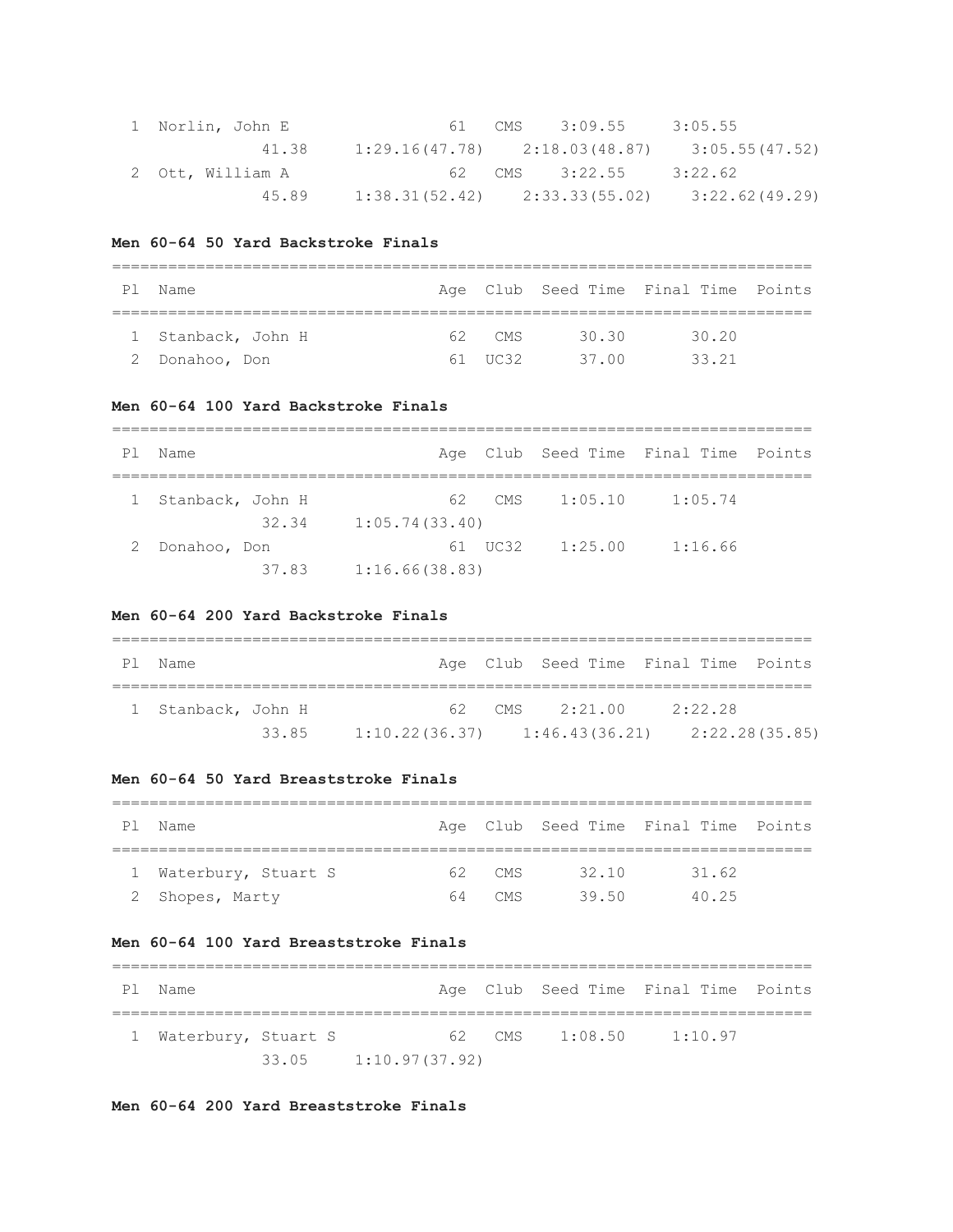| P1 | Name                |       |    |      | Age Club Seed Time Final Time Points |         |                |
|----|---------------------|-------|----|------|--------------------------------------|---------|----------------|
|    |                     |       | 62 | CMS  | 2:40.00                              | 2:37.78 |                |
|    | Waterbury, Stuart S |       |    |      |                                      |         |                |
|    |                     | 34.97 |    |      | $1:14.91(39.94)$ $1:56.75(41.84)$    |         | 2:37.78(41.03) |
|    | 2 MacDonald, Lee H  |       | 63 | CMS. | 2:51.00                              | 2:54.24 |                |
|    |                     | 40.23 |    |      | $1:24.57(44.34)$ $2:09.21(44.64)$    |         | 2:54.24(45.03) |

# **Men 60-64 50 Yard Butterfly Finals**

| P1 | Name            |    |       |      | Age Club Seed Time Final Time Points |  |
|----|-----------------|----|-------|------|--------------------------------------|--|
|    |                 |    |       |      |                                      |  |
|    | 1 Shopes, Marty | 64 | " CMS | 2980 | 30.92                                |  |

# **Men 60-64 200 Yard Individual Medley Finals**

| Ρl | Name               |       |     |     | Age Club Seed Time Final Time Points |         |                |
|----|--------------------|-------|-----|-----|--------------------------------------|---------|----------------|
|    |                    |       |     |     |                                      |         |                |
|    | Stanback, John H   |       | 62. | CMS | 2:27.00                              | 2:31.14 |                |
|    |                    | 33.60 |     |     | $1:11.27(37.67)$ $1:56.87(45.60)$    |         | 2:31.14(34.27) |
|    | 2 MacDonald, Lee H |       | 63  | CMS | 2:37.00                              | 2:36.69 |                |
|    |                    | 34.18 |     |     | $1:16.50(42.32)$ $2:00.12(43.62)$    |         | 2:36.69(36.57) |

# **Men 65-69 100 Yard Freestyle Finals**

| Pl Name         |       |                |                | Age Club Seed Time Final Time Points |  |
|-----------------|-------|----------------|----------------|--------------------------------------|--|
|                 |       |                |                |                                      |  |
| 1 Holcomb, Bill |       |                | 69 CMS 1:25.00 | 1:15.99                              |  |
|                 | 36.60 | 1:15.99(39.39) |                |                                      |  |

## **Men 65-69 100 Yard Backstroke Finals**

| P 1 | Name          |       |                |                | Age Club Seed Time Final Time Points |  |
|-----|---------------|-------|----------------|----------------|--------------------------------------|--|
|     | Holcomb, Bill |       |                | 69 CMS 1:38.00 | 1:32.18                              |  |
|     |               | 45.99 | 1:32.18(46.19) |                |                                      |  |

# **Men 65-69 100 Yard Individual Medley Finals**

| Pl Name         |       |                |  | Age Club Seed Time Final Time Points |  |
|-----------------|-------|----------------|--|--------------------------------------|--|
|                 |       |                |  |                                      |  |
| 1 Holcomb, Bill |       |                |  | 69 CMS 1:52.00 1:31.74               |  |
|                 | 43.64 | 1:31.74(48.10) |  |                                      |  |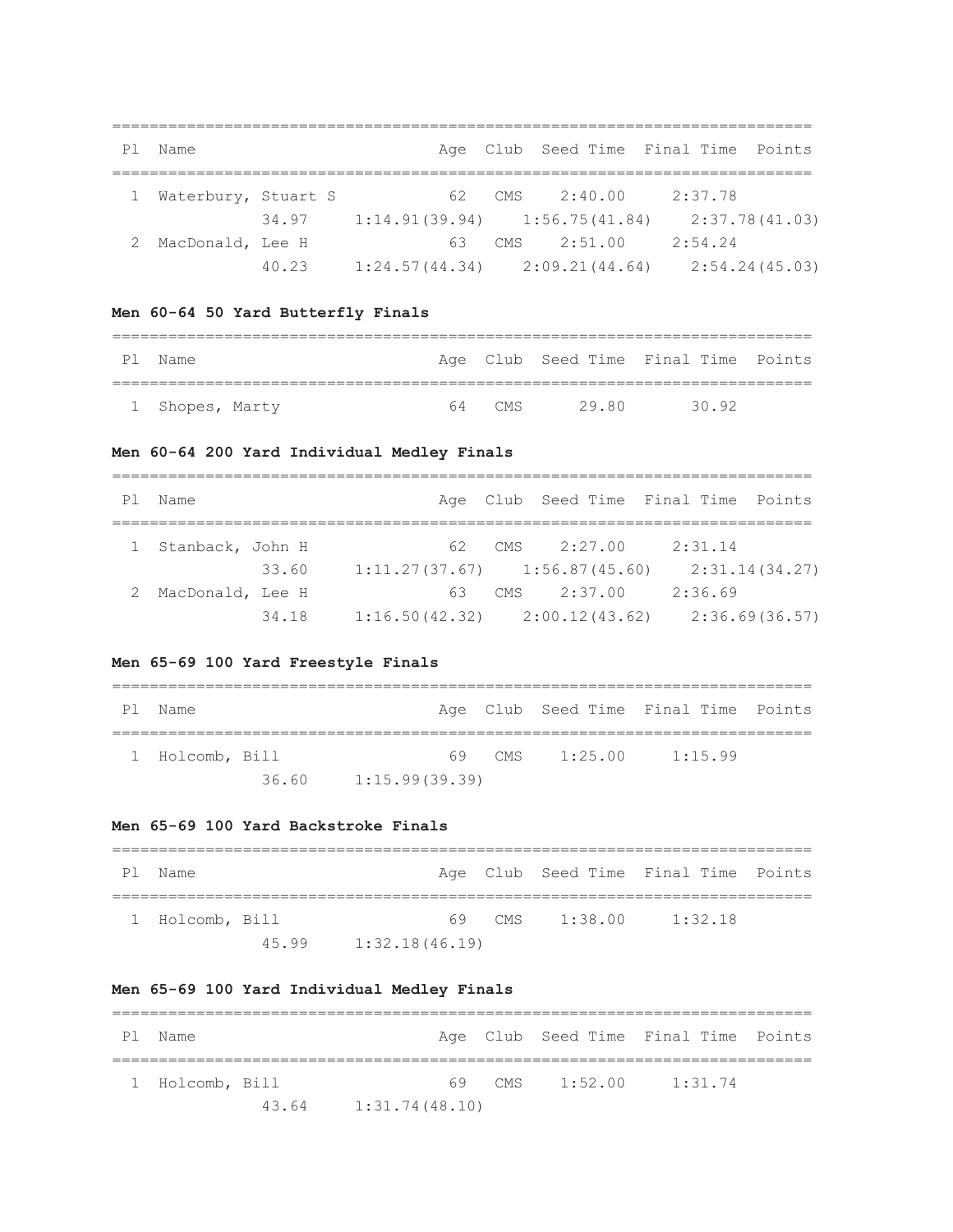## **Men 70-74 50 Yard Freestyle Finals**

| Name                  |         |       | Age Club Seed Time Final Time Points |  |
|-----------------------|---------|-------|--------------------------------------|--|
|                       |         |       |                                      |  |
| 1 Burson, William W   | 70 CMS  | 33.00 | 33.52                                |  |
| 2 Sherman, Lawrence W | 74 UC32 | 54 00 | 49 34                                |  |

## **Men 70-74 100 Yard Freestyle Finals**

| Pl Name |                     |                          |  | Age Club Seed Time Final Time Points |  |
|---------|---------------------|--------------------------|--|--------------------------------------|--|
|         |                     |                          |  |                                      |  |
|         | 1 Burson, William W |                          |  | 70 CMS 1:15.00 1:13.27               |  |
|         |                     | $35.45$ $1:13.27(37.82)$ |  |                                      |  |

## **Men 70-74 200 Yard Freestyle Finals**

| Pl Name |                     |                                   | Age Club Seed Time Final Time Points |         |                |
|---------|---------------------|-----------------------------------|--------------------------------------|---------|----------------|
|         |                     |                                   |                                      |         |                |
|         | 1 Burson, William W |                                   | 70 CMS 2:45.00                       | 2:47.60 |                |
|         | 38.24               | $1:20.21(41.97)$ $2:04.52(44.31)$ |                                      |         | 2:47.60(43.08) |

### **Men 70-74 50 Yard Backstroke Finals**

| PI | Name                  |  |          |       | Age Club Seed Time Final Time Points |  |  |  |  |  |
|----|-----------------------|--|----------|-------|--------------------------------------|--|--|--|--|--|
|    |                       |  |          |       |                                      |  |  |  |  |  |
|    | 1 Sherman, Lawrence W |  | 74 IIC32 | 55 00 | 1:05.53                              |  |  |  |  |  |

# **Men 70-74 100 Yard Backstroke Finals**

| P1 | Name |                       |                              |  |                 | Age Club Seed Time Final Time Points |  |  |  |
|----|------|-----------------------|------------------------------|--|-----------------|--------------------------------------|--|--|--|
|    |      |                       |                              |  |                 |                                      |  |  |  |
|    |      | 1 Sherman, Lawrence W |                              |  | 74 UC32 2:40.00 | 2:40.05                              |  |  |  |
|    |      |                       | $1:19.12$ $2:40.05(1:20.93)$ |  |                 |                                      |  |  |  |

# **Men 70-74 50 Yard Breaststroke Finals**

| Pl Name               |  |         |      | Age Club Seed Time Final Time Points |  |  |  |  |  |
|-----------------------|--|---------|------|--------------------------------------|--|--|--|--|--|
|                       |  |         |      |                                      |  |  |  |  |  |
| 1 Sherman, Lawrence W |  | 74 UC32 | 5300 | 57 69                                |  |  |  |  |  |

## **Men 70-74 100 Yard Breaststroke Finals**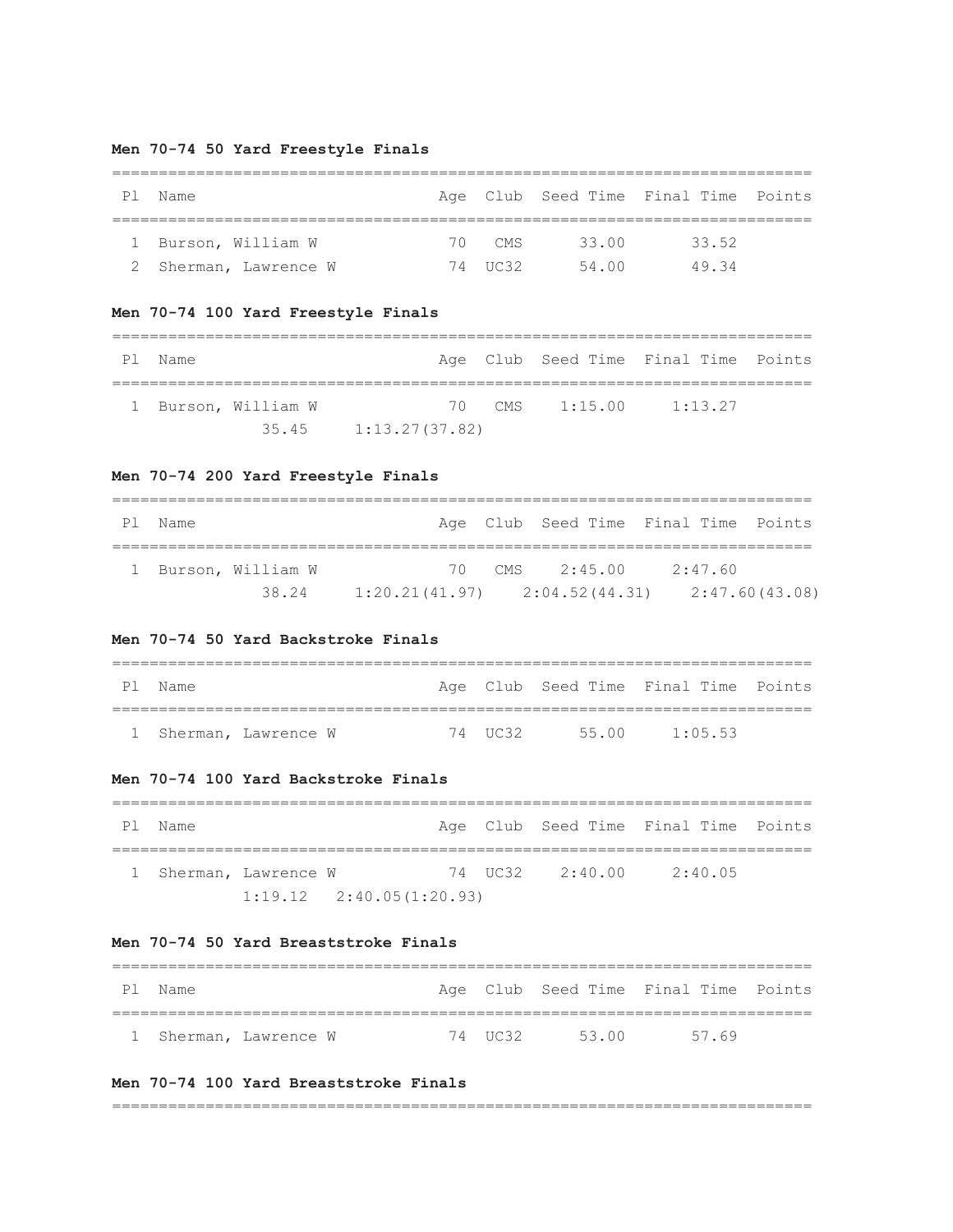Pl Name Age Club Seed Time Final Time Points =========================================================================== 1 Sherman, Lawrence W 74 UC32 2:20.00 2:22.72 1:07.29 2:22.72(1:15.43)

### **Men 75-79 100 Yard Freestyle Finals**

=========================================================================== Pl Name **Age Club Seed Time Final Time Points** =========================================================================== 1 Plummer, Mark A 79 CMS 1:25.36 1:28.92 42.53 1:28.92(46.39)

### **Men 75-79 200 Yard Freestyle Finals**

| Pl Name           |       |                                                    | Age Club Seed Time Final Time Points |         |  |
|-------------------|-------|----------------------------------------------------|--------------------------------------|---------|--|
| 1 Plummer, Mark A |       |                                                    | 79 CMS 3:07.79                       | 3:32.49 |  |
|                   | 46.41 | $1:38.74(52.33)$ $2:35.74(57.00)$ $3:32.49(56.75)$ |                                      |         |  |

### **Men 75-79 50 Yard Backstroke Finals**

| P 1 | Name                |  |        |       | Age Club Seed Time Final Time Points |  |  |  |  |  |
|-----|---------------------|--|--------|-------|--------------------------------------|--|--|--|--|--|
|     |                     |  |        |       |                                      |  |  |  |  |  |
|     | --- Plummer, Mark A |  | 79 CMS | 48 21 | NS.                                  |  |  |  |  |  |

### **Men 75-79 100 Yard Backstroke Finals**

| P 1 | Name              |                            |                | Age Club Seed Time Final Time Points |  |
|-----|-------------------|----------------------------|----------------|--------------------------------------|--|
|     | 1 Plummer, Mark A |                            | 79 CMS 1:46.03 | 1:59.08                              |  |
|     |                   | $58.75$ $1:59.08(1:00.33)$ |                |                                      |  |

### **Men 75-79 50 Yard Butterfly Finals**

| P1 | l Name            |        |      | Age Club Seed Time Final Time Points |  |
|----|-------------------|--------|------|--------------------------------------|--|
|    |                   |        |      |                                      |  |
|    | 1 Plummer, Mark A | 79 CMS | 5699 | 58 63                                |  |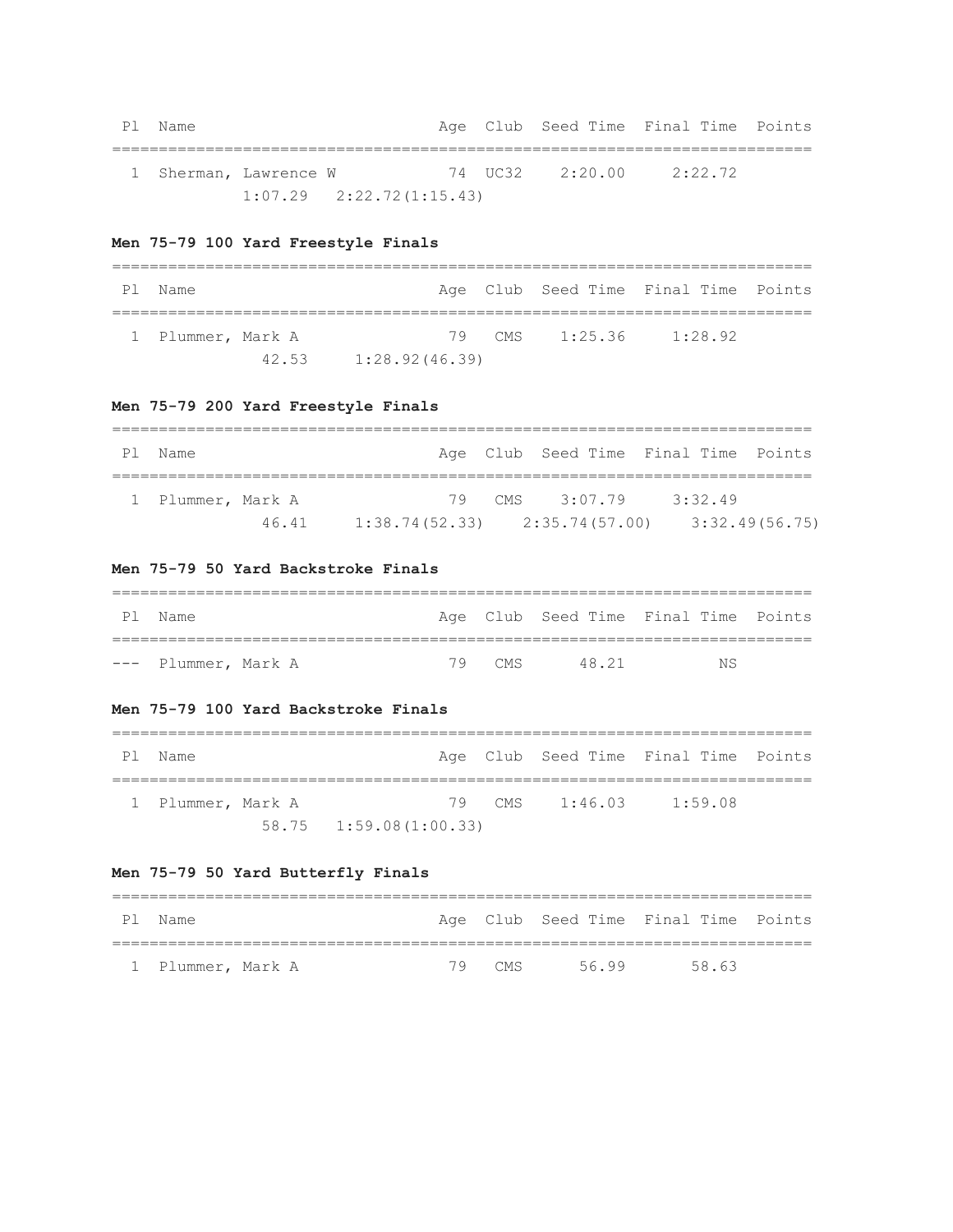### **Women's Results**

### **Women 18-24 50 Yard Freestyle Finals**

| P 1 | Name               |  |          |      | Age Club Seed Time Final Time Points |  |  |  |  |  |
|-----|--------------------|--|----------|------|--------------------------------------|--|--|--|--|--|
|     |                    |  |          |      |                                      |  |  |  |  |  |
|     | 1 Guy, Alexandra N |  | 22 $CMS$ | 2650 | 2667                                 |  |  |  |  |  |

### **Women 18-24 100 Yard Freestyle Finals**

=========================================================================== Pl Name **Age Club Seed Time Final Time Points** =========================================================================== 1 Guy, Alexandra N 22 CMS 1:00.00 58.69 27.68 58.69(31.01) 2 Kurtz, Shayna 21 CMS 1:30.00 1:10.33 34.12 1:10.33(36.21)

### **Women 18-24 100 Yard Backstroke Finals**

=========================================================================== Pl Name **Age Club Seed Time Final Time Points** =========================================================================== 1 Guy, Alexandra N 22 CMS 1:10.00 1:12.70 34.40 1:12.70(38.30) 2 Kurtz, Shayna 21 CMS 1:45.00 1:22.15 39.93 1:22.15(42.22)

### **Women 18-24 50 Yard Butterfly Finals**

| Ρl | Name               |  |        |       | Age Club Seed Time Final Time Points |  |  |  |  |  |
|----|--------------------|--|--------|-------|--------------------------------------|--|--|--|--|--|
|    |                    |  |        |       |                                      |  |  |  |  |  |
|    | 1 Guy, Alexandra N |  | 22 CMS | 32.00 | 33.47                                |  |  |  |  |  |
|    | Kurtz, Shayna      |  | CMS.   | 40 NO | 35 75                                |  |  |  |  |  |

### **Women 25-29 50 Yard Freestyle Finals**

| P 1 | Name              |  |          |       | Age Club Seed Time Final Time Points |  |  |  |  |  |
|-----|-------------------|--|----------|-------|--------------------------------------|--|--|--|--|--|
|     |                   |  |          |       |                                      |  |  |  |  |  |
|     | 1 Bradley, Nicole |  | 29 TIC32 | 32 00 | 32 65                                |  |  |  |  |  |

### **Women 25-29 50 Yard Breaststroke Finals**

# =========================================================================== Pl Name **Age Club Seed Time Final Time Points**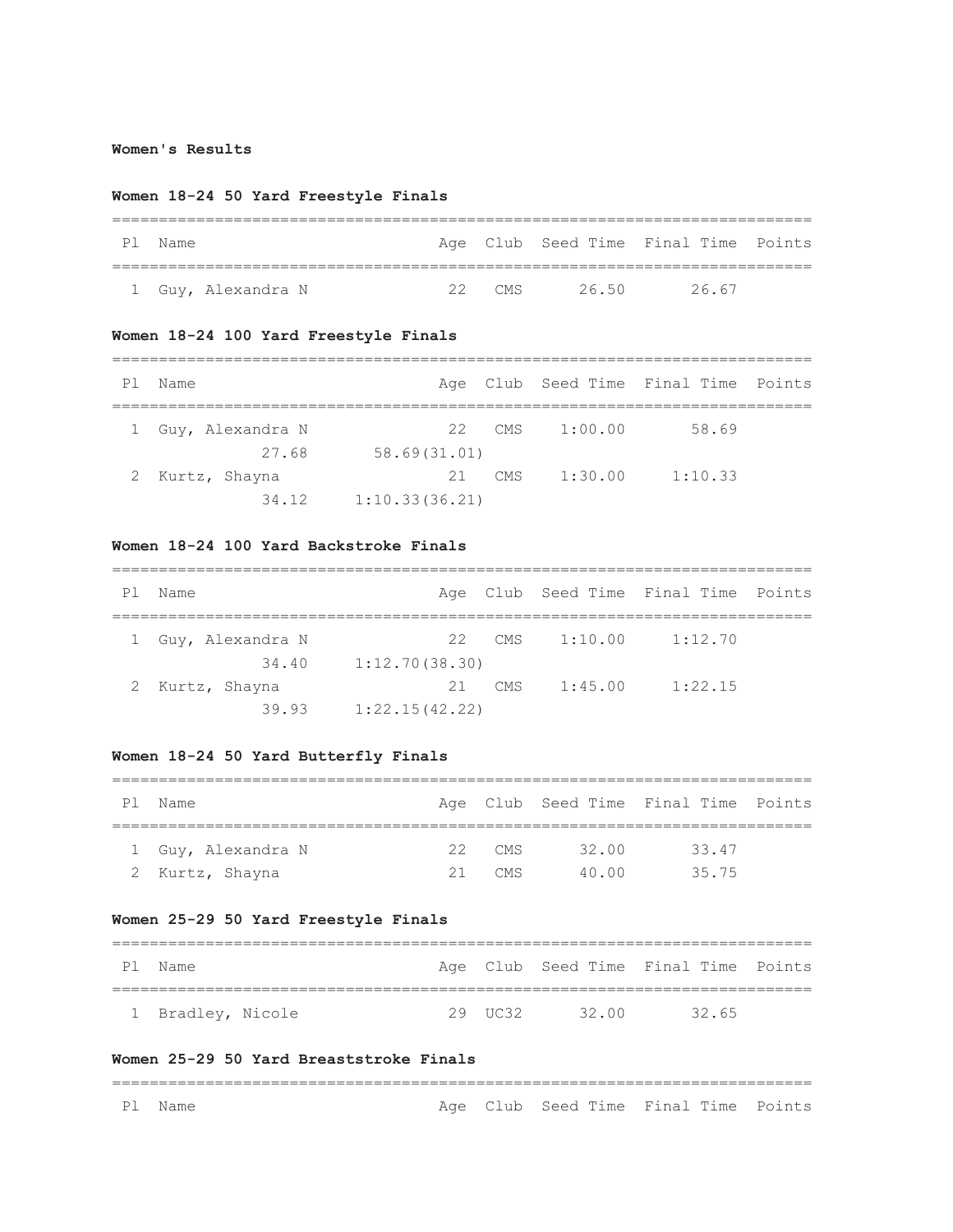|                   |  |           |       | ___   |
|-------------------|--|-----------|-------|-------|
| 1 Bradley, Nicole |  | 79 TIMR'2 | 47.00 | 44 78 |

## **Women 25-29 100 Yard Individual Medley Finals**

| P1 | Name              |       |                |                        | Age Club Seed Time Final Time Points |  |
|----|-------------------|-------|----------------|------------------------|--------------------------------------|--|
|    | 1 Bradley, Nicole |       |                | $29$ $11C32$ $1:55.00$ | 1:26.48                              |  |
|    |                   | 41.51 | 1:26.48(44.97) |                        |                                      |  |

## **Women 30-34 50 Yard Freestyle Finals**

| ΡI | Name                       |     |         |       | Age Club Seed Time Final Time Points |  |  |  |  |  |
|----|----------------------------|-----|---------|-------|--------------------------------------|--|--|--|--|--|
|    |                            |     |         |       |                                      |  |  |  |  |  |
|    | 1 Grajeda-Babb, Patricia A |     | 32 UC32 | 29.74 | 30.94                                |  |  |  |  |  |
|    | 2 Woltman, Jillian K       | 31. | CMS     | 31.50 | 31.23                                |  |  |  |  |  |
| 3. | Stafford, Hope             | ろろ  | CMS.    | 37.60 | 37.64                                |  |  |  |  |  |

### **Women 30-34 100 Yard Freestyle Finals**

| P1 | Name                       |  |  |                 | Age Club Seed Time Final Time Points |  |  |  |  |
|----|----------------------------|--|--|-----------------|--------------------------------------|--|--|--|--|
|    | 1 Grajeda-Babb, Patricia A |  |  | 32 UC32 1:12.78 | 1:07.88                              |  |  |  |  |
|    | $32.67$ 1:07.88(35.21)     |  |  |                 |                                      |  |  |  |  |

## **Women 30-34 500 Yard Freestyle Finals**

| P1 | Name                     |                |         |                | Age Club Seed Time Final Time Points |                |
|----|--------------------------|----------------|---------|----------------|--------------------------------------|----------------|
|    | Grajeda-Babb, Patricia A |                | 32 UC32 | 6:35.00        | 6:55.75                              |                |
|    | 35.03                    | 1:14.02(38.99) |         | 1:55.89(41.87) |                                      | 2:38.48(42.59) |
|    | 3:21.88(43.40)           | 4:05.12(43.24) |         | 4:48.93(43.81) |                                      | 5:32.57(43.64) |
|    | 6:15.45(42.88)           | 6:55.75(40.30) |         |                |                                      |                |

### **Women 30-34 50 Yard Backstroke Finals**

| P I | Name                       |    |         |       | Age Club Seed Time Final Time Points |  |  |  |  |  |
|-----|----------------------------|----|---------|-------|--------------------------------------|--|--|--|--|--|
|     |                            |    |         |       |                                      |  |  |  |  |  |
|     | 1 Grajeda-Babb, Patricia A |    | 32 UC32 | 36.25 | 38.76                                |  |  |  |  |  |
|     | 2 Stafford, Hope           | 33 | CMS     | 44 68 | 43.82                                |  |  |  |  |  |

## **Women 30-34 200 Yard Backstroke Finals**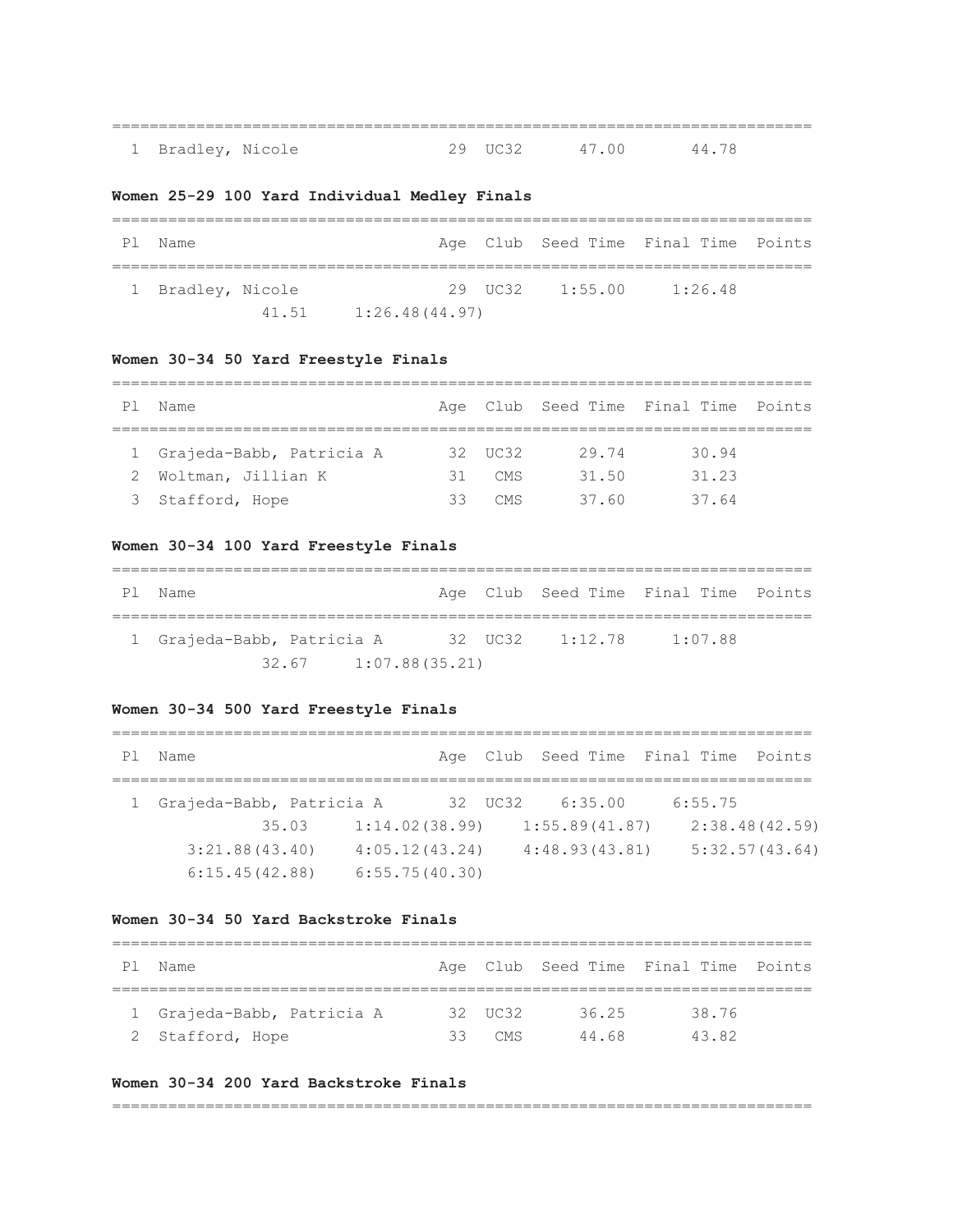| Pl Name |                      |                                                    | Age Club Seed Time Final Time Points |         |  |
|---------|----------------------|----------------------------------------------------|--------------------------------------|---------|--|
|         |                      |                                                    |                                      |         |  |
|         | 1 Gibbons, Chelsea M |                                                    | 32 CMS 2:40.00                       | 2:46.60 |  |
|         | 40.33                | $1:21.01(40.68)$ $2:03.58(42.57)$ $2:46.60(43.02)$ |                                      |         |  |

### **Women 30-34 50 Yard Breaststroke Finals**

| Ρl | Name                 |     |     |       | Age Club Seed Time Final Time Points |  |  |  |  |  |
|----|----------------------|-----|-----|-------|--------------------------------------|--|--|--|--|--|
|    |                      |     |     |       |                                      |  |  |  |  |  |
|    | 1 Gibbons, Chelsea M | 32. | CMS | 36.00 | 37.19                                |  |  |  |  |  |
|    | 2 Woltman, Jillian K | 31  | CMS | 39.50 | 39.96                                |  |  |  |  |  |
|    | 3 Stafford, Hope     | ろろ  | CMS | 49.43 | 49 75                                |  |  |  |  |  |

## **Women 30-34 100 Yard Breaststroke Finals**

| P1 | Name |                      |                          |  |                | Age Club Seed Time Final Time Points |  |  |  |
|----|------|----------------------|--------------------------|--|----------------|--------------------------------------|--|--|--|
|    |      | 1 Gibbons, Chelsea M |                          |  | 32 CMS 1:17.00 | 1:20.22                              |  |  |  |
|    |      |                      | $37.76$ $1:20.22(42.46)$ |  |                |                                      |  |  |  |

## **Women 30-34 50 Yard Butterfly Finals**

| ΡI | Name                 |    |          |       | Age Club Seed Time Final Time Points |  |  |  |  |
|----|----------------------|----|----------|-------|--------------------------------------|--|--|--|--|
|    |                      |    |          |       |                                      |  |  |  |  |
|    | 1 Woltman, Jillian K |    | $31$ CMS | 33.20 | 32.69                                |  |  |  |  |
|    | --- Stafford, Hope   | ろろ | CMS      | 50.00 | ΝS                                   |  |  |  |  |

## **Women 30-34 100 Yard Individual Medley Finals**

| P1 | Name                     |                |         |         | Age Club Seed Time Final Time Points |  |
|----|--------------------------|----------------|---------|---------|--------------------------------------|--|
|    | Gibbons, Chelsea M       | 32             | CMS     | 1:13.00 | 1:14.69                              |  |
|    | 36.57                    | 1:14.69(38.12) |         |         |                                      |  |
| 2  | Woltman, Jillian K       | 31             | CMS     | 1:16.00 | 1:15.29                              |  |
|    | 34.96                    | 1:15.29(40.33) |         |         |                                      |  |
| 3  | Grajeda-Babb, Patricia A |                | 32 UC32 | 1:19.00 | 1:25.15                              |  |
|    | 39.94                    | 1:25.15(45.21) |         |         |                                      |  |
| 4  | Stafford, Hope           | 33             | CMS     | 1:52.00 | 1:35.89                              |  |
|    | 44.58                    | 1:35.89(51.31) |         |         |                                      |  |

## **Women 30-34 200 Yard Individual Medley Finals**

# ===========================================================================

Pl Name **Age Club Seed Time Final Time Points**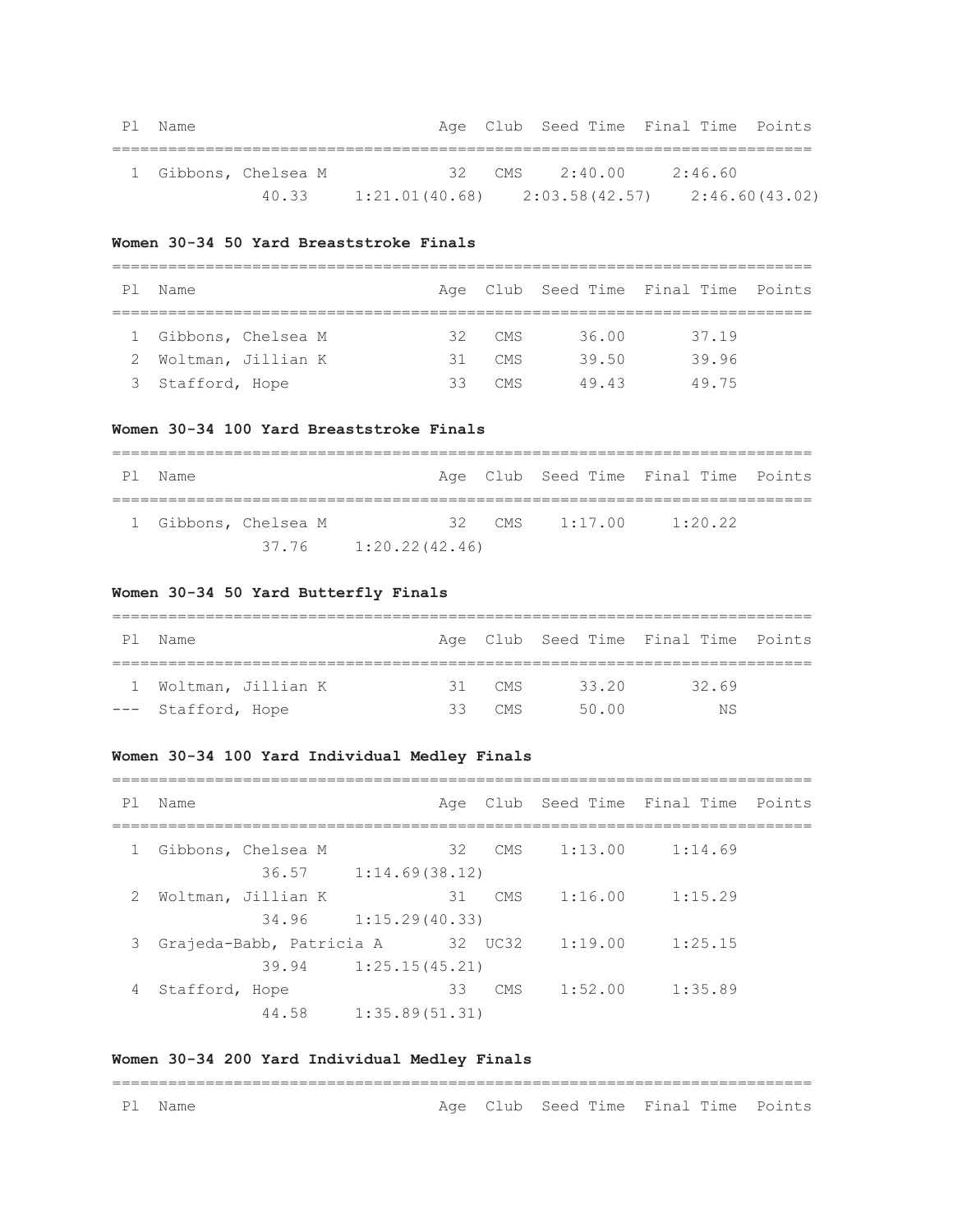| 1 Woltman, Jillian K | 31 CMS 2:48.50 2:46.74                             |  |
|----------------------|----------------------------------------------------|--|
| 33.44                | $1:17.23(43.79)$ $2:05.06(47.83)$ $2:46.74(41.68)$ |  |

===========================================================================

## **Women 35-39 50 Yard Freestyle Finals**

===========================================================================

| P1 | Name                 |    |            |       | Age Club Seed Time Final Time Points |  |
|----|----------------------|----|------------|-------|--------------------------------------|--|
|    | 1 Linke, Lyndsey M   | 35 | <b>CMS</b> | 25.28 | 26.44                                |  |
|    | 2 Blair, Katie       | 35 | <b>CMS</b> | 30.19 | 30.23                                |  |
| 3  | Weber, Lucinda R     | 37 | <b>CMS</b> | 32.00 | 30.57                                |  |
|    | 4 Castellano, Sara E | 39 | <b>CMS</b> | 31.32 | 30.58                                |  |
|    | 5 Fischer, Christine | 35 | CMS        | 30.97 | 31.09                                |  |

# **Women 35-39 100 Yard Freestyle Finals**

===========================================================================

| P1 | Name               | Age            |            |         | Club Seed Time Final Time Points |  |
|----|--------------------|----------------|------------|---------|----------------------------------|--|
|    |                    |                |            |         |                                  |  |
|    | Weber, Lucinda R   | 37             | <b>CMS</b> | 1:07.92 | 1:06.37                          |  |
|    | 32.10              | 1:06.37(34.27) |            |         |                                  |  |
| 2  | Fischer, Christine | 35             | CMS        | 1:08.97 | 1:07.84                          |  |
|    | 32.79              | 1:07.84(35.05) |            |         |                                  |  |
| 3  | Blair, Katie       | 35             | CMS        | 1:08.54 | 1:08.00                          |  |
|    | 33.33              | 1:08.00(34.67) |            |         |                                  |  |
| 4  | Castellano, Sara E | 39             | <b>CMS</b> | 1:06.00 | 1:08.34                          |  |
|    | 31.93              | 1:08.34(36.41) |            |         |                                  |  |

## **Women 35-39 200 Yard Freestyle Finals**

| P1 | Name                 | Aae |                                   | Club Seed Time Final Time Points |
|----|----------------------|-----|-----------------------------------|----------------------------------|
|    | Weber, Lucinda R     | 37  | 2:40.00<br>CMS                    | 2:30.61                          |
|    | 33.70                |     | $1:10.63(36.93)$ $1:49.25(38.62)$ | 2:30.61(41.36)                   |
|    | 2 Castellano, Sara E | 39  | 2:35.00<br>CMS                    | 2:31.71                          |
|    | 32.89                |     | $1:09.24(36.35)$ $1:49.19(39.95)$ | 2:31.71(42.52)                   |
|    | Becker, Kelli J      | 39  | 3:15.00<br>CMS                    | 3:11.86                          |
|    | 43.76                |     | $1:32.22(48.46)$ $2:22.03(49.81)$ | 3:11.86(49.83)                   |

# **Women 35-39 500 Yard Freestyle Finals**

| Pl Name              |  |                        | Age Club Seed Time Final Time Points |  |
|----------------------|--|------------------------|--------------------------------------|--|
|                      |  |                        |                                      |  |
| 1 Castellano, Sara E |  | 39 CMS 6:32.00 6:35.42 |                                      |  |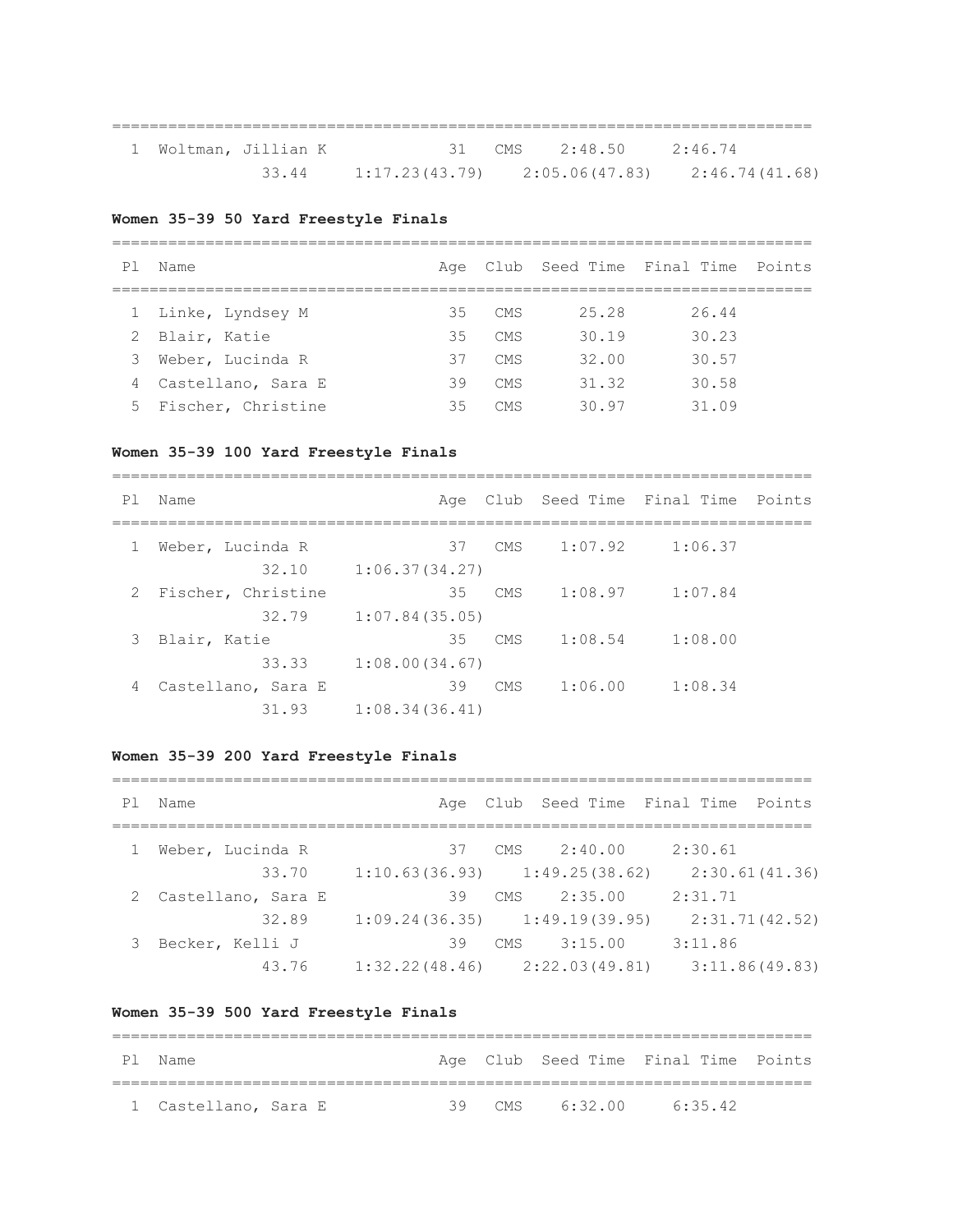| 34.14           | 1:11.24(37.10) | 1:50.00(38.76)  | 2:29.32(39.32) |
|-----------------|----------------|-----------------|----------------|
| 3:09.42(40.10)  | 3:50.14(40.72) | 4:31.58(41.44)  | 5:13.35(41.77) |
| 5:54.53(41.18)  | 6:35.42(40.89) |                 |                |
| Becker, Kelli J | 39             | 8:25.00<br>CMS. | 8:32.69        |
| 46.49           | 1:36.81(50.32) | 2:28.50(51.69)  | 3:20.20(51.70) |
| 4:13.05(52.85)  | 5:04.99(51.94) | 5:57.36(52.37)  | 6:49.56(52.20) |
| 7:41.32(51.76)  | 8:32.69(51.37) |                 |                |

### **Women 35-39 50 Yard Backstroke Finals**

| P 1 | Name               |  |        |       |       | Age Club Seed Time Final Time Points |
|-----|--------------------|--|--------|-------|-------|--------------------------------------|
|     |                    |  |        |       |       |                                      |
|     | 1 Weber, Lucinda R |  | 37 CMS | 39 07 | 38 41 |                                      |

### **Women 35-39 50 Yard Breaststroke Finals**

| PI | Name                 |    |            |       | Age Club Seed Time Final Time Points |  |  |  |  |  |
|----|----------------------|----|------------|-------|--------------------------------------|--|--|--|--|--|
|    |                      |    |            |       |                                      |  |  |  |  |  |
|    | 1 Blair, Katie       |    | $35$ CMS   | 39.09 | 38.94                                |  |  |  |  |  |
|    | 2 Fischer, Christine | 35 | CMS.       | 41.60 | 41.75                                |  |  |  |  |  |
|    | 3 Becker, Kelli J    | 30 | <b>CMS</b> | 49.00 | 49.65                                |  |  |  |  |  |

### **Women 35-39 100 Yard Breaststroke Finals**

| Ρl | Name            |                |          |         | Age Club Seed Time Final Time Points |  |
|----|-----------------|----------------|----------|---------|--------------------------------------|--|
|    | 1 Blair, Katie  |                | $35$ CMS | 1:26.06 | 1:24.70                              |  |
|    | 40.50           | 1:24.70(44.20) |          |         |                                      |  |
|    | Becker, Kelli J | 39             | CMS      | 1:45.00 | 1:44.00                              |  |
|    | 51.11           | 1:44.00(52.89) |          |         |                                      |  |

### **Women 35-39 50 Yard Butterfly Finals**

| P 1 | Name                 |    |          |       | Age Club Seed Time Final Time Points |  |  |  |  |  |
|-----|----------------------|----|----------|-------|--------------------------------------|--|--|--|--|--|
|     |                      |    |          |       |                                      |  |  |  |  |  |
|     | 1 Linke, Lyndsey M   |    | $35$ CMS | 27 77 | 28.62                                |  |  |  |  |  |
|     | 2 Fischer, Christine | 35 | CMS      | 38 13 | 38.31                                |  |  |  |  |  |

# **Women 35-39 100 Yard Butterfly Finals**

| P1 | Name               |  | Age Club Seed Time Final Time Points |  |
|----|--------------------|--|--------------------------------------|--|
|    |                    |  |                                      |  |
|    | 1 Linke, Lyndsey M |  | 35 CMS 1:02.90 1:08.36               |  |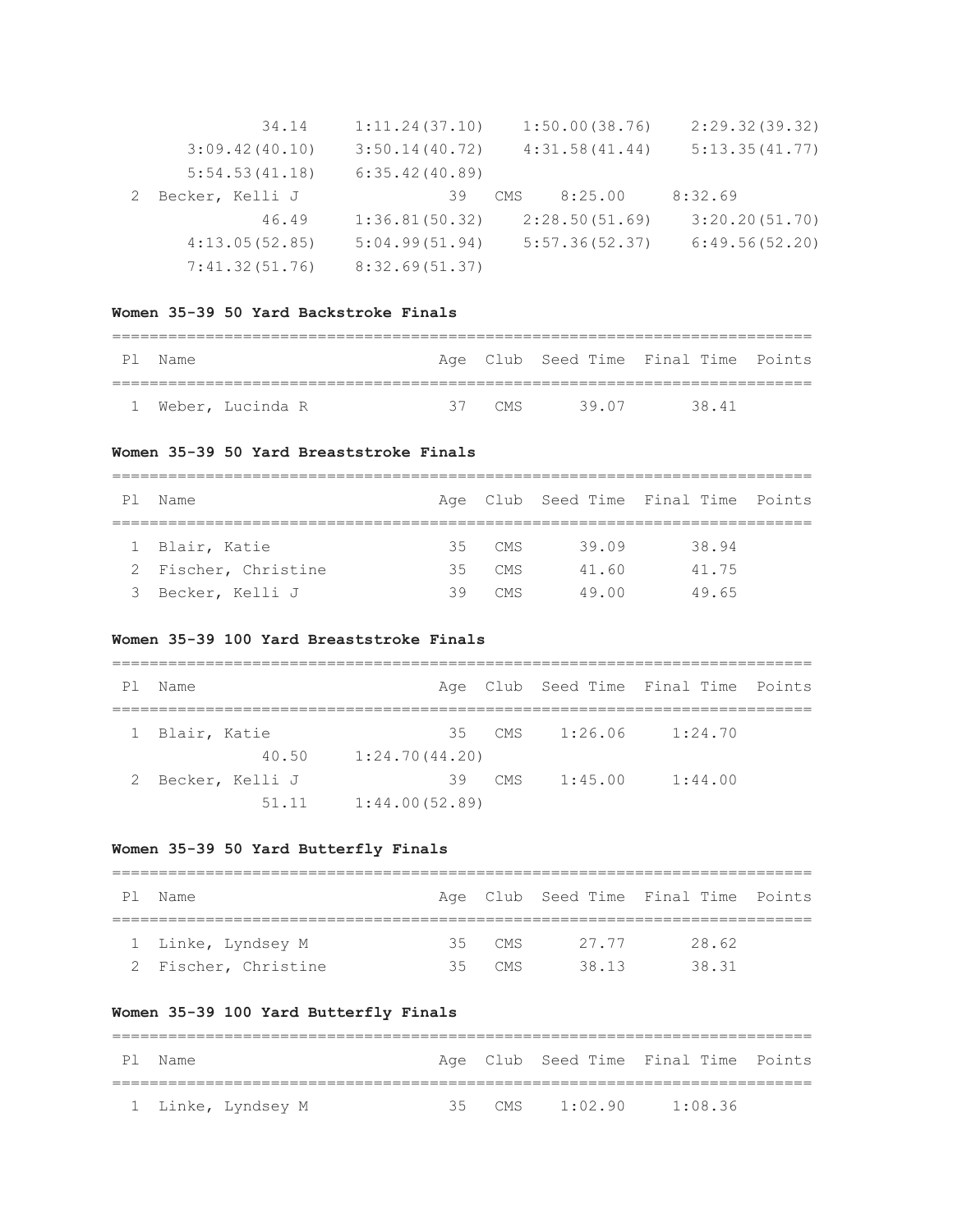# **Women 35-39 100 Yard Individual Medley Finals**

| P1 | Name                 |                |     |         | Age Club Seed Time Final Time Points |  |
|----|----------------------|----------------|-----|---------|--------------------------------------|--|
|    |                      |                |     |         |                                      |  |
|    | 1 Linke, Lyndsey M   | 35             | CMS | 1:01.93 | 1:06.82                              |  |
|    | 30.35                | 1:06.82(36.47) |     |         |                                      |  |
|    | 2 Blair, Katie       | 35             | CMS | 1:18.05 | 1:18.73                              |  |
|    | 38.71                | 1:18.73(40.02) |     |         |                                      |  |
|    | 3 Castellano, Sara E | 39             | CMS | 1:21.75 | 1:22.12                              |  |
|    | 39.20                | 1:22.12(42.92) |     |         |                                      |  |

# **Women 35-39 200 Yard Individual Medley Finals**

| Pl Name |                    |                                   | Age Club Seed Time Final Time Points |                |  |
|---------|--------------------|-----------------------------------|--------------------------------------|----------------|--|
|         |                    |                                   |                                      |                |  |
|         | 1 Linke, Lyndsey M |                                   | 35 CMS 2:21.99                       | 2:26.10        |  |
|         | 31.02              | $1:07.79(36.77)$ $1:51.59(43.80)$ |                                      | 2:26.10(34.51) |  |

# **Women 40-44 50 Yard Freestyle Finals**

| P            | Name                  |    |            |       | Age Club Seed Time Final Time Points |  |  |  |  |  |
|--------------|-----------------------|----|------------|-------|--------------------------------------|--|--|--|--|--|
|              |                       |    |            |       |                                      |  |  |  |  |  |
| $\mathbf{1}$ | Walkenhorst, Katie J  | 42 | CMS        | 27.80 | 26.97                                |  |  |  |  |  |
|              | 2 Dussliere, Julie F  | 43 | <b>CMS</b> | 30.05 | 29.08                                |  |  |  |  |  |
|              | 3 Glasqow, Michelle L | 42 | <b>CMS</b> | 29.93 | 31.69                                |  |  |  |  |  |
|              | 4 Martin, Barbara     | 40 | CMS.       | 36.00 | 34.11                                |  |  |  |  |  |

## **Women 40-44 100 Yard Freestyle Finals**

| P1 | Name                  |       |                |    |            |         | Age Club Seed Time Final Time Points |  |
|----|-----------------------|-------|----------------|----|------------|---------|--------------------------------------|--|
| 1  | Dussliere, Julie F    |       |                | 43 | CMS        | 1:07.12 | 1:04.94                              |  |
|    |                       | 30.85 | 1:04.94(34.09) |    |            |         |                                      |  |
|    | 2 O'Connell, Fontaine |       |                | 41 | CMS        | 1:08.00 | 1:08.66                              |  |
|    |                       | 33.65 | 1:08.66(35.01) |    |            |         |                                      |  |
| 3  | Martin, Barbara       |       |                | 40 | CMS        | 1:20.00 | 1:14.33                              |  |
|    |                       | 35.84 | 1:14.33(38.49) |    |            |         |                                      |  |
|    | Paul, Heather         |       |                | 41 | <b>CMS</b> | 1:02.54 | ΝS                                   |  |

## **Women 40-44 200 Yard Freestyle Finals**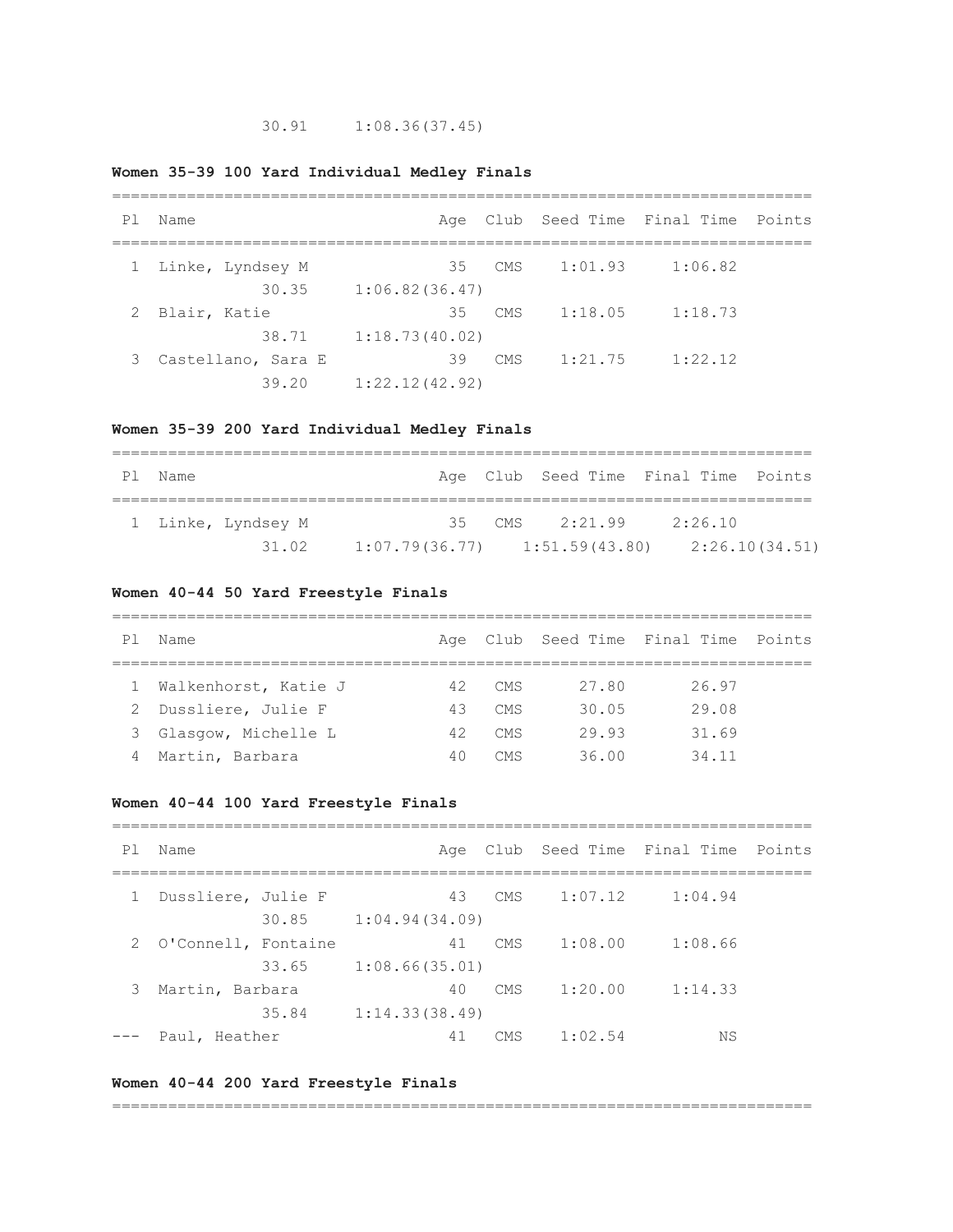| P1    | Name               |  |     |     | Age Club Seed Time Final Time Points |         |                |
|-------|--------------------|--|-----|-----|--------------------------------------|---------|----------------|
|       |                    |  |     |     |                                      |         |                |
|       | Dussliere, Julie F |  | 43  | CMS | 2:20.67                              | 2:19.60 |                |
|       | 33.06              |  |     |     | $1:08.52(35.46)$ $1:44.33(35.81)$    |         | 2:19.60(35.27) |
|       | Martin, Barbara    |  | 4 O | CMS | 3:00.00                              | 2:48.61 |                |
|       | 37.86              |  |     |     | $1:21.12(43.26)$ $2:05.60(44.48)$    |         | 2:48.61(43.01) |
| $---$ | Paul, Heather      |  | 41  | CMS | 2:17.57                              | ΝS      |                |

### **Women 40-44 500 Yard Freestyle Finals**

=========================================================================== Pl Name Age Club Seed Time Final Time Points =========================================================================== 1 Dussliere, Julie F 43 CMS 5:56.67 6:15.83 34.33 1:11.02(36.69) 1:48.75(37.73) 2:26.86(38.11) 3:05.17(38.31) 3:43.98(38.81) 4:22.40(38.42) 5:00.95(38.55) 5:39.30(38.35) 6:15.83(36.53)

### **Women 40-44 50 Yard Backstroke Finals**

#### ===========================================================================

| P1 | Name                  |    |                 |       | Age Club Seed Time Final Time Points |  |
|----|-----------------------|----|-----------------|-------|--------------------------------------|--|
|    |                       |    |                 |       |                                      |  |
|    | Walkenhorst, Katie J  | 42 | CMS             | 30.80 | 30.26                                |  |
|    | 2 Dussliere, Julie F  | 43 | CMS             | 38.72 | 35.56                                |  |
|    | 3 Glasqow, Michelle L | 42 | CMS             | 37.82 | 42.06                                |  |
| 4  | Martin, Barbara       | 40 | CM <sub>S</sub> | 45.00 | 44 38                                |  |

### **Women 40-44 100 Yard Backstroke Finals**

=========================================================================== Pl Name Age Club Seed Time Final Time Points =========================================================================== 1 Walkenhorst, Katie J 42 CMS 1:07.00 1:04.28 31.05 1:04.28(33.23) 2 O'Connell, Fontaine 41 CMS 1:30.00 1:28.59 43.52 1:28.59(45.07)

### **Women 40-44 200 Yard Backstroke Finals**

| P 1 | Name                   |                                   |  |                | Age Club Seed Time Final Time Points |  |  |  |  |  |
|-----|------------------------|-----------------------------------|--|----------------|--------------------------------------|--|--|--|--|--|
|     |                        |                                   |  |                |                                      |  |  |  |  |  |
|     | 1 Walkenhorst, Katie J |                                   |  | 42 CMS 2:18.00 | 2:22.18                              |  |  |  |  |  |
|     | 33.84                  | $1:10.25(36.41)$ $1:46.63(36.38)$ |  |                | 2:22.18(35.55)                       |  |  |  |  |  |

## **Women 40-44 50 Yard Breaststroke Finals**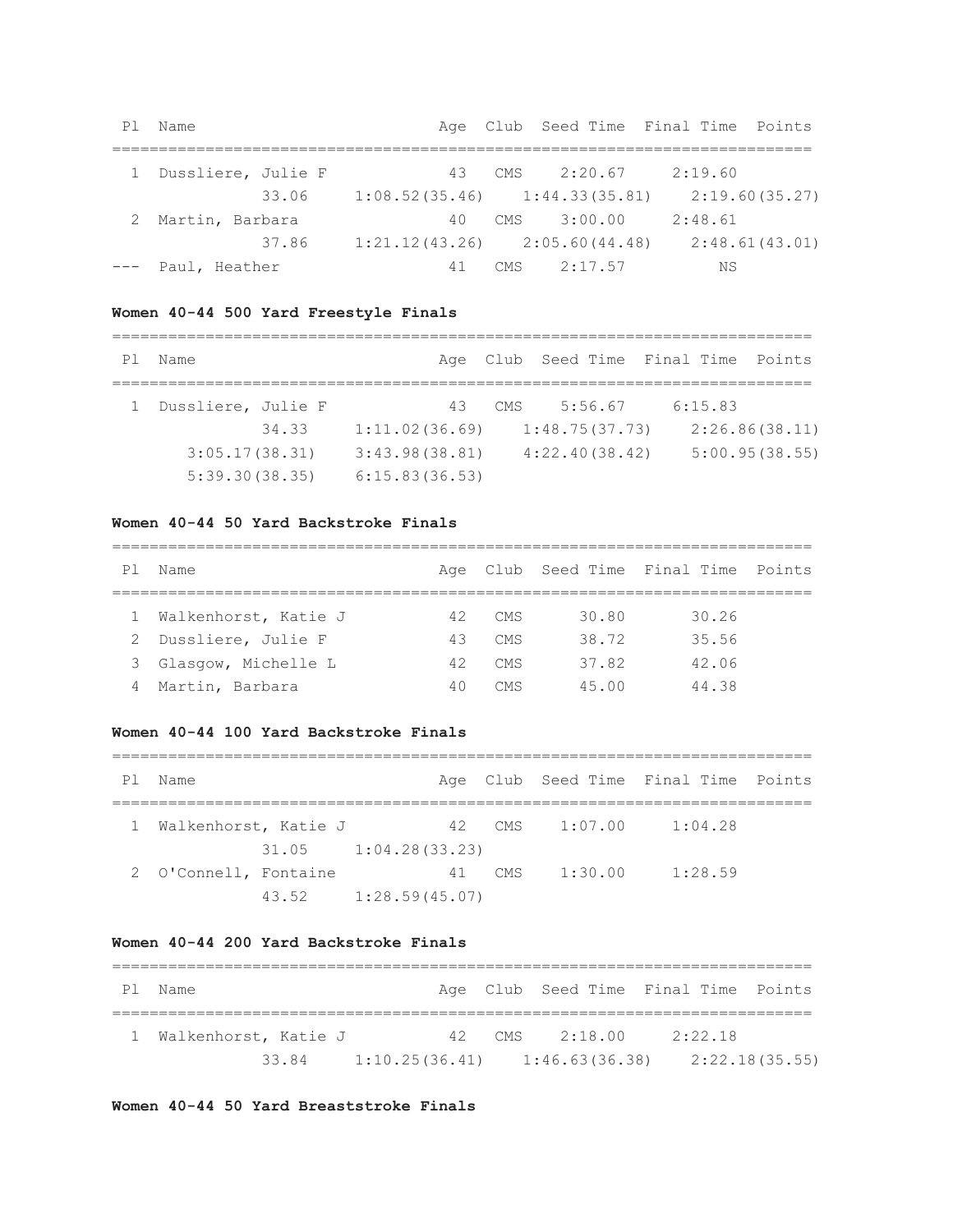| Ρl | Name                  |     |                 |       | Age Club Seed Time Final Time Points |  |
|----|-----------------------|-----|-----------------|-------|--------------------------------------|--|
|    | Ruppel, Laura M       | 4 O | CMS             | 37.15 | 38.19                                |  |
|    | 2 Glasgow, Michelle L | 42  | CMS             | 39.65 | 39.72                                |  |
| 3  | Martin, Barbara       | 4 O | CMS             | 55.00 | 50.31                                |  |
| 4  | Soto, Sandra M        | 41  | CM <sub>S</sub> | 53.72 | 51.20                                |  |

===========================================================================

### **Women 40-44 100 Yard Breaststroke Finals**

===========================================================================

| P1 | Name                | Aae            |            |         | Club Seed Time Final Time Points |  |
|----|---------------------|----------------|------------|---------|----------------------------------|--|
|    | Ruppel, Laura M     | 40             | CMS        | 1:22.52 | 1:22.70                          |  |
|    | 39.62               | 1:22.70(43.08) |            |         |                                  |  |
| 2  | Glasgow, Michelle L | 42             | CMS        | 1:25.00 | 1:29.23                          |  |
|    | 41.97               | 1:29.23(47.26) |            |         |                                  |  |
| 3  | O'Connell, Fontaine | 41             | CMS        | 1:45.00 | 1:39.09                          |  |
|    | 48.61               | 1:39.09(50.48) |            |         |                                  |  |
| 4  | Soto, Sandra M      | 41             | <b>CMS</b> | 2:30.30 | 1:52.95                          |  |
|    | 53.79               | 1:52.95(59.16) |            |         |                                  |  |

### **Women 40-44 200 Yard Breaststroke Finals**

| Ρl | Name              |                                   |     |         | Age Club Seed Time Final Time Points |  |
|----|-------------------|-----------------------------------|-----|---------|--------------------------------------|--|
|    |                   |                                   |     |         |                                      |  |
|    | Ruppel, Laura M   | 40                                | CMS | 2:57.44 | 2:58.81                              |  |
|    | 40.15             | $1:25.79(45.64)$ $2:12.66(46.87)$ |     |         | 2:58.81(46.15)                       |  |
|    | --- Paul, Heather | 41                                | CMS | 2:55.01 | ΝS                                   |  |

## **Women 40-44 50 Yard Butterfly Finals**

| P1 | l Name           |        |       | Age Club Seed Time Final Time Points |  |
|----|------------------|--------|-------|--------------------------------------|--|
|    |                  |        |       |                                      |  |
|    | 1 Soto, Sandra M | 41 CMS | 52 87 | 51.37                                |  |

# **Women 40-44 100 Yard Butterfly Finals**

|  | Pl Name           |  |  |                  | Age Club Seed Time Final Time Points |  |  |  |  |
|--|-------------------|--|--|------------------|--------------------------------------|--|--|--|--|
|  |                   |  |  |                  |                                      |  |  |  |  |
|  | --- Paul, Heather |  |  | 41 CMS $1:12.95$ | NS                                   |  |  |  |  |

## **Women 40-44 100 Yard Individual Medley Finals**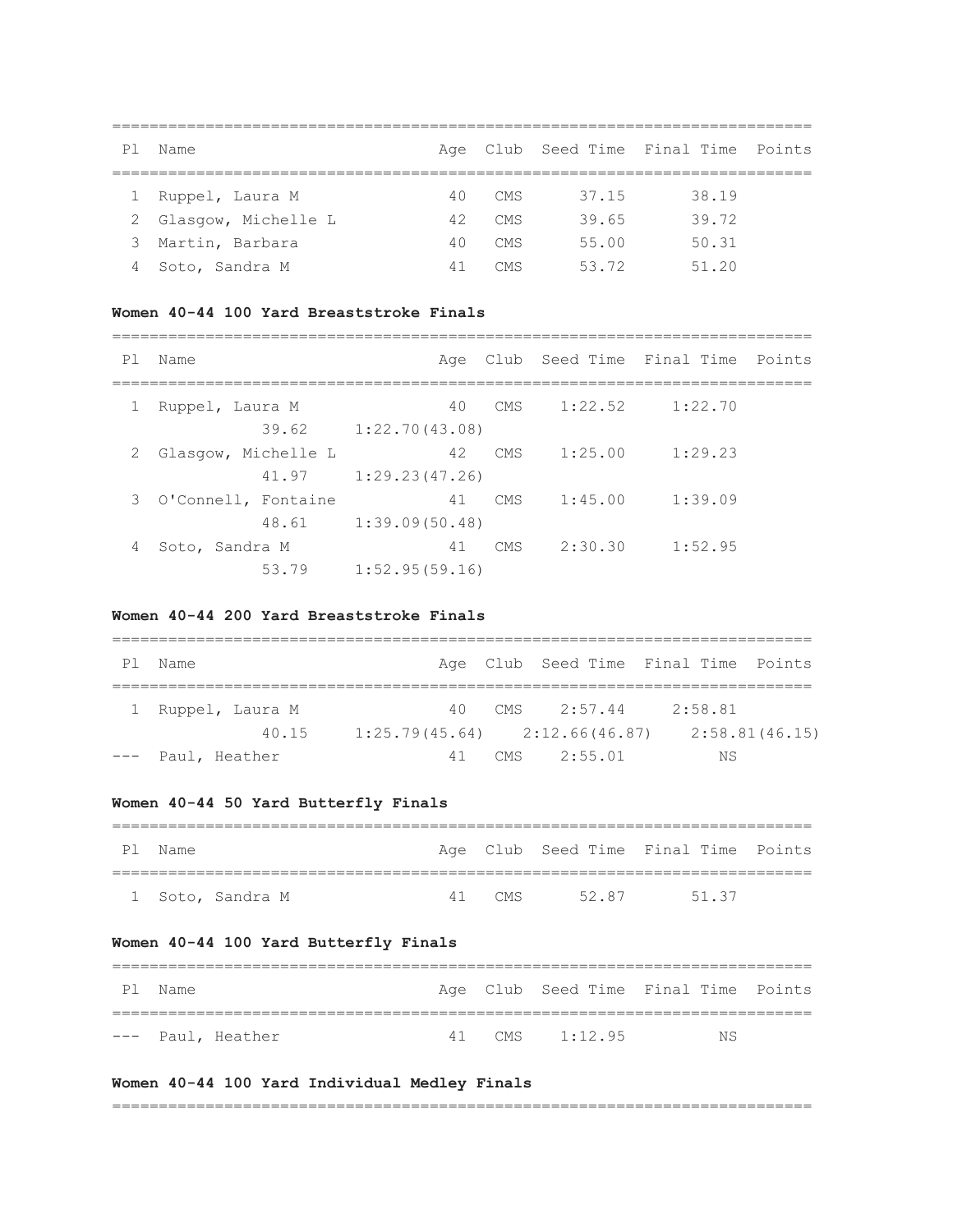| P1 | Name                  |                |        |         | Age Club Seed Time Final Time Points |  |
|----|-----------------------|----------------|--------|---------|--------------------------------------|--|
|    | Ruppel, Laura M       | 40             | CMS.   | 1:14.19 | 1:14.80                              |  |
|    | 35.48                 | 1:14.80(39.32) |        |         |                                      |  |
|    | 2 Glasgow, Michelle L |                | 42 CMS | 1:10.00 | 1:21.17                              |  |
|    | 39.13                 | 1:21.17(42.04) |        |         |                                      |  |

# **Women 40-44 200 Yard Individual Medley Finals**

| P1 | Name              |                                               |      |         | Age Club Seed Time Final Time Points |
|----|-------------------|-----------------------------------------------|------|---------|--------------------------------------|
|    |                   |                                               |      |         |                                      |
|    | 1 Ruppel, Laura M | 40                                            | CMS  | 2:41.19 | 2:39.99                              |
|    | 34.49             | $1:16.96(42.47)$ $2:03.19(46.23)$             |      |         | 2:39.99(36.80)                       |
|    | 2 Soto, Sandra M  | 41                                            | CMS  | 5:00.00 | 3:54.33                              |
|    |                   | $57.72$ $2:02.40(1:04.68)$ $3:06.84(1:04.44)$ |      |         | 3:54.33(47.49)                       |
|    | Paul, Heather     | 41                                            | CMS. | 2:36.01 | ΝS                                   |

# **Women 45-49 50 Yard Freestyle Finals**

| Ρl | Name                 |    |            |       | Age Club Seed Time Final Time Points |  |  |  |  |  |
|----|----------------------|----|------------|-------|--------------------------------------|--|--|--|--|--|
|    |                      |    |            |       |                                      |  |  |  |  |  |
|    | 1 Richardson, Kim G  | 47 | CMS        | 29.46 | 29.51                                |  |  |  |  |  |
|    | 2 DeLong, Mary A     | 49 | CMS        | 33.00 | 33.59                                |  |  |  |  |  |
|    | 3 Clapp, Christine J | 49 | <b>CMS</b> | 35.46 | 40.24                                |  |  |  |  |  |

# **Women 45-49 100 Yard Freestyle Finals**

| Ρl | Name               |                |     |         | Age Club Seed Time Final Time Points |  |
|----|--------------------|----------------|-----|---------|--------------------------------------|--|
|    | Richardson, Kim G  | 47             | CMS | 1:04.45 | 1:03.90                              |  |
|    | 30.53              | 1:03.90(33.37) |     |         |                                      |  |
| 2  | DeLong, Mary A     | 49             | CMS | 1:12.00 | 1:10.67                              |  |
|    | 33.30              | 1:10.67(37.37) |     |         |                                      |  |
| 3  | Hubert, Lisa B     | 47             | CMS | 1:12.05 | 1:12.38                              |  |
|    | 34.75              | 1:12.38(37.63) |     |         |                                      |  |
| 4  | Clapp, Christine J | 49             | CMS | 1:22.00 | 1:30.76                              |  |
|    | 43.38              | 1:30.76(47.38) |     |         |                                      |  |

# **Women 45-49 200 Yard Freestyle Finals**

| P 1 | Name                |  |                            | Age Club Seed Time Final Time Points |  |
|-----|---------------------|--|----------------------------|--------------------------------------|--|
|     |                     |  |                            |                                      |  |
|     | 1 Richardson, Kim G |  | 47 CMS $2:17.96$ $2:19.21$ |                                      |  |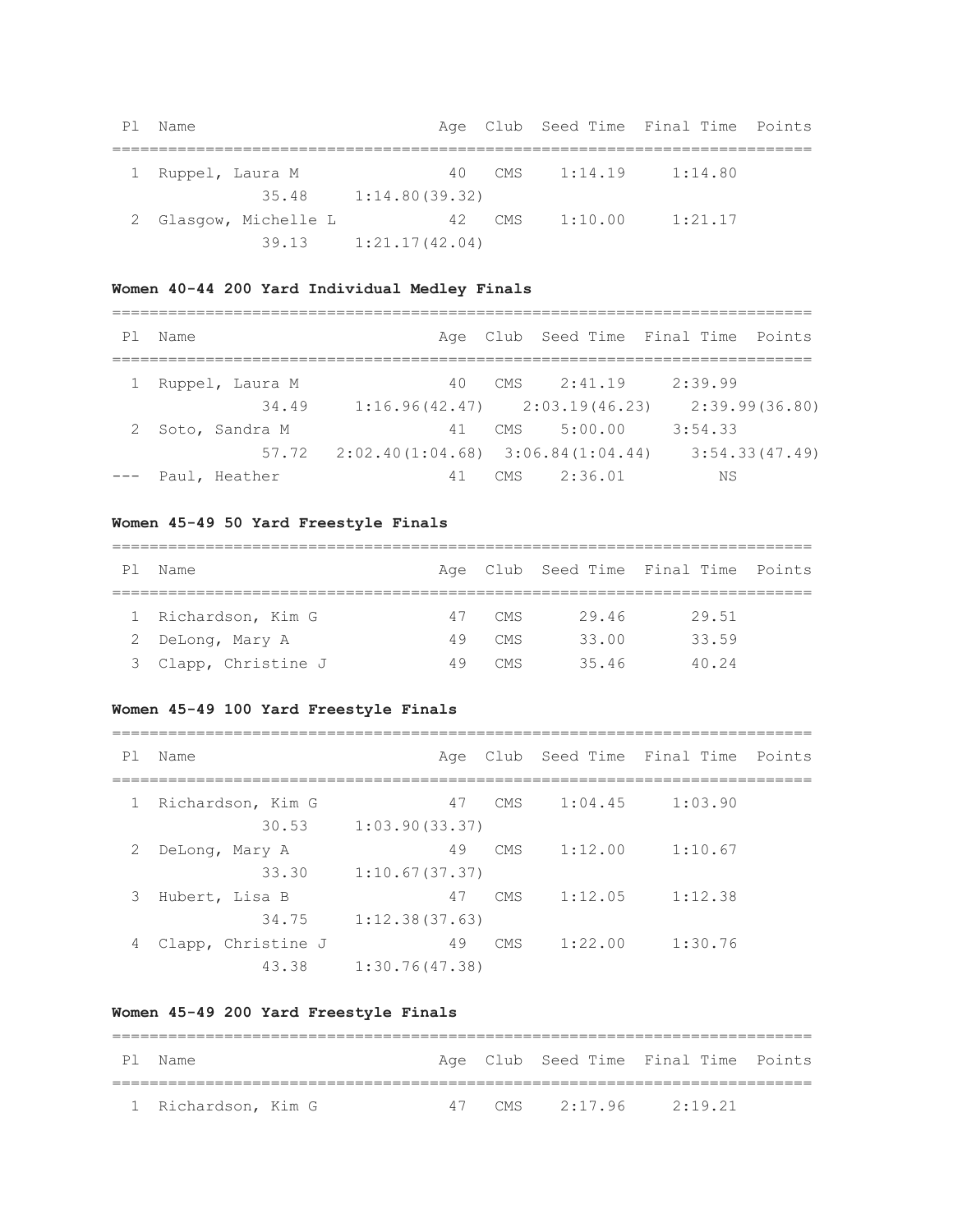## **Women 45-49 500 Yard Freestyle Finals**

| P <sub>1</sub> | Name              | Aae            |                | Club Seed Time Final Time Points |
|----------------|-------------------|----------------|----------------|----------------------------------|
|                | Richardson, Kim G | 47             | 6:13.90<br>CMS | 6:17.10                          |
|                | 33.15             | 1:10.13(36.98) | 1:48.67(38.54) | 2:27.52(38.85)                   |
|                | 3:06.28(38.76)    | 3:45.08(38.80) | 4:24.11(39.03) | 5:02.70(38.59)                   |
|                | 5:41.06(38.36)    | 6:17.10(36.04) |                |                                  |
| 2              | Hubert, Lisa B    | 47             | 7:30.00<br>CMS | 6:46.57                          |
|                | 37.24             | 1:16.92(39.68) | 1:56.87(39.95) | 2:37.94(41.07)                   |
|                | 3:18.50(40.56)    | 3:59.82(41.32) | 4:42.39(42.57) | 5:24.79(42.40)                   |
|                | 6:06.57(41.78)    | 6:46.57(40.00) |                |                                  |

### **Women 45-49 50 Yard Backstroke Finals**

| Ρl | Name                 |    |        |       | Age Club Seed Time Final Time Points |  |  |  |  |
|----|----------------------|----|--------|-------|--------------------------------------|--|--|--|--|
|    |                      |    |        |       |                                      |  |  |  |  |
|    | 1 Richardson, Kim G  |    | 47 CMS | 35 70 | 35.15                                |  |  |  |  |
|    | 2 Clapp, Christine J | 49 | CMS.   | 51 00 | 55.07                                |  |  |  |  |

## **Women 45-49 100 Yard Backstroke Finals**

| P1 | Name                 |  |        |         | Age Club Seed Time Final Time Points |  |  |  |  |
|----|----------------------|--|--------|---------|--------------------------------------|--|--|--|--|
|    | 1 Clapp, Christine J |  | 49 CMS | 1:42.00 | 1:57.50                              |  |  |  |  |
|    | 1:59.67              |  |        |         |                                      |  |  |  |  |

### **Women 45-49 50 Yard Breaststroke Finals**

| Pl Name              |  |                  | Age Club Seed Time Final Time Points |
|----------------------|--|------------------|--------------------------------------|
|                      |  |                  |                                      |
| 1 Rasmussen, Duffy L |  | 47 CMS $1:00.00$ | 45 71                                |

## **Women 45-49 100 Yard Breaststroke Finals**

| P1 | l Name               |       |                |                | Age Club Seed Time Final Time Points |  |
|----|----------------------|-------|----------------|----------------|--------------------------------------|--|
|    | 1 Rasmussen, Duffy L |       |                | 47 CMS 2:00.00 | 1:39.13                              |  |
|    |                      | 46.76 | 1:39.13(52.37) |                |                                      |  |

## **Women 45-49 50 Yard Butterfly Finals**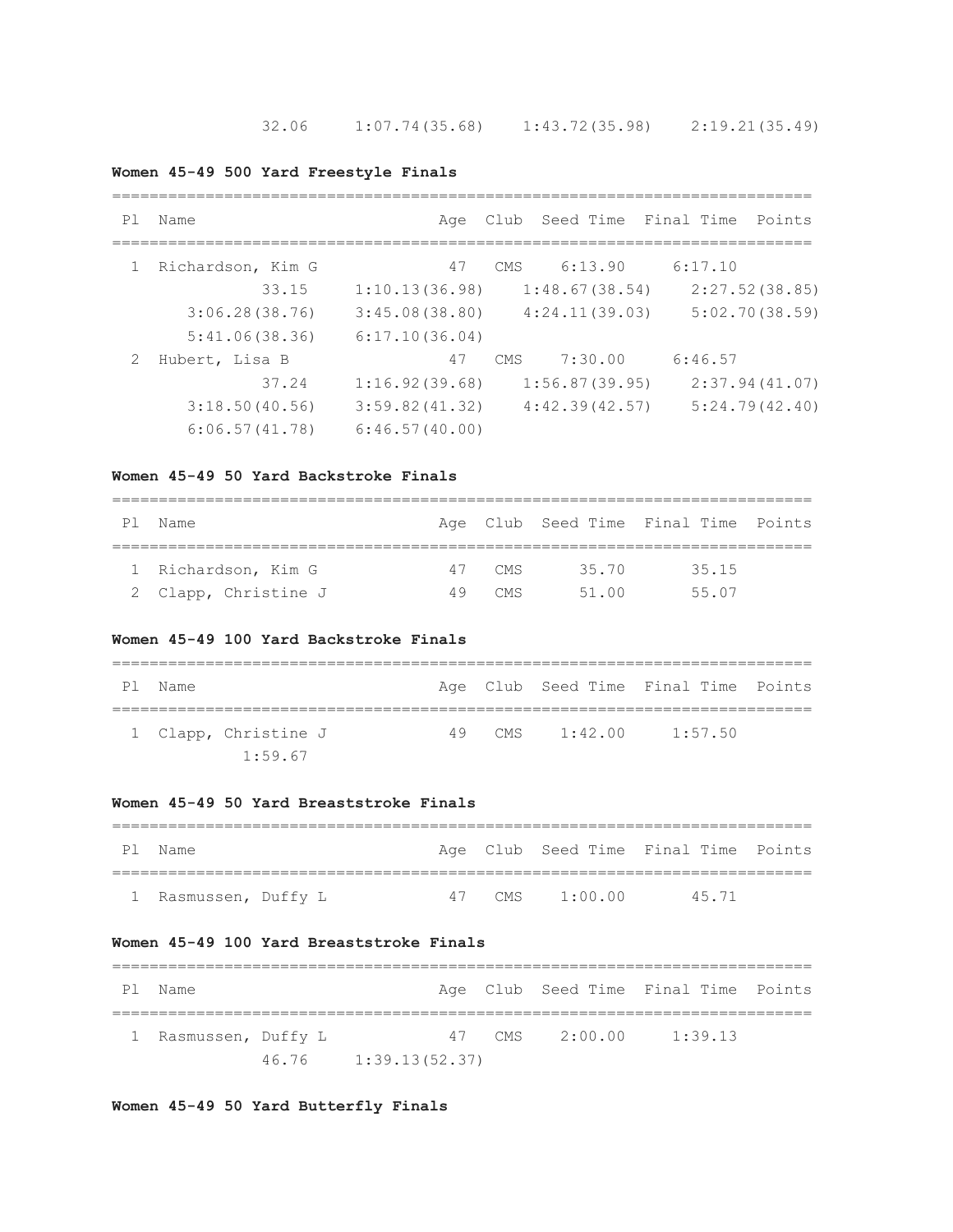| P 1 | Name                 |     |        |       | Age Club Seed Time Final Time Points |  |
|-----|----------------------|-----|--------|-------|--------------------------------------|--|
|     | 1 DeLong, Mary A     |     | 49 CMS | 37.00 | 38.15                                |  |
|     | 2 Clapp, Christine J | 49. | CMS    | 44.00 | 48 81                                |  |

## **Women 45-49 100 Yard Individual Medley Finals**

| P 1 | Name                 |       |                |    |        |         | Age Club Seed Time Final Time Points |  |
|-----|----------------------|-------|----------------|----|--------|---------|--------------------------------------|--|
|     | Hubert, Lisa B       |       |                |    | 47 CMS | 1:22.66 | 1:21.07                              |  |
|     |                      | 38.38 | 1:21.07(42.69) |    |        |         |                                      |  |
|     | 2 Rasmussen, Duffy L |       |                | 47 | CMS.   | 2:00.00 | 1:34.25                              |  |
|     |                      | 45.73 | 1:34.25(48.52) |    |        |         |                                      |  |

### **Women 50-54 50 Yard Freestyle Finals**

| Pl Name              |        |      | Age Club Seed Time Final Time Points |  |
|----------------------|--------|------|--------------------------------------|--|
|                      |        |      |                                      |  |
| 1 Gardner, Micheline | 50 CMS | 2992 | 31 31                                |  |

## **Women 50-54 100 Yard Freestyle Finals**

| Pl Name |                      |                          |  | Age Club Seed Time Final Time Points |  |
|---------|----------------------|--------------------------|--|--------------------------------------|--|
|         |                      |                          |  |                                      |  |
|         | 1 Gardner, Micheline |                          |  | 50 CMS 1:06.61 1:06.19               |  |
|         |                      | $31.06$ $1:06.19(35.13)$ |  |                                      |  |

# **Women 50-54 500 Yard Freestyle Finals**

| PI | Name           |                |                       | Age Club Seed Time Final Time Points |
|----|----------------|----------------|-----------------------|--------------------------------------|
|    | Cook, Sharon R | 53             | 6:59.00<br>CMS        | 7:21.85                              |
|    | 37.65          | 1:19.94(42.29) | 2:05.01(45.07)        | 2:50.35(45.34)                       |
|    | 3:35.54(45.19) | 4:21.02(45.48) | 5:06.95(45.93)        | 5:52.60(45.65)                       |
|    | 6:38.02(45.42) | 7:21.85(43.83) |                       |                                      |
| 2  | Meyer, Andrea  | 52             | 8:10.84<br><b>CMS</b> | 8:10.21                              |
|    | 40.30          | 1:27.14(46.84) | 2:16.56(49.42)        | 3:07.99(51.43)                       |
|    | 3:58.91(50.92) | 4:49.85(50.94) | 5:41.18(51.33)        | 6:32.65(51.47)                       |
|    | 7:23.72(51.07) | 8:10.21(46.49) |                       |                                      |

### **Women 50-54 50 Yard Backstroke Finals**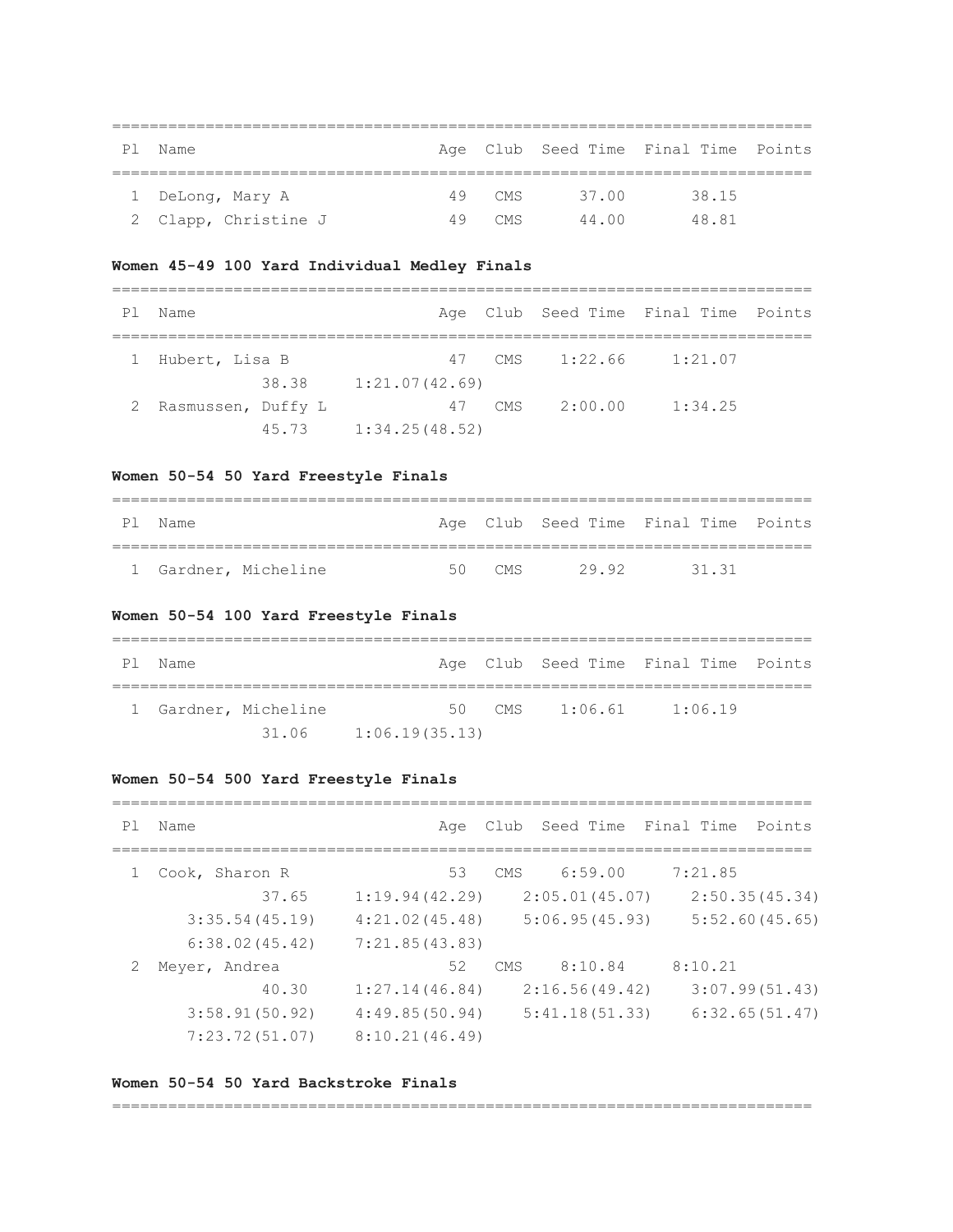| P1 | Name               |                      |        |       | Age Club Seed Time Final Time Points |  |
|----|--------------------|----------------------|--------|-------|--------------------------------------|--|
|    |                    |                      |        |       |                                      |  |
|    |                    | 1 Gardner, Micheline | 50 CMS | 38.03 | 38.14                                |  |
|    | 2 Golding, Sandy F |                      | 52 CMS | 47.00 | 46.44                                |  |

### **Women 50-54 100 Yard Backstroke Finals**

| Ρl | Name               |       |                |  |                              | Age Club Seed Time Final Time Points |  |  |  |
|----|--------------------|-------|----------------|--|------------------------------|--------------------------------------|--|--|--|
|    |                    |       |                |  |                              |                                      |  |  |  |
|    | 1 Golding, Sandy F |       |                |  | $52 \quad CMS \quad 1:48.00$ | 1:48.12                              |  |  |  |
|    |                    | 50.37 | 1:48.12(57.75) |  |                              |                                      |  |  |  |

### **Women 50-54 50 Yard Breaststroke Finals**

| P1 | Name                  |                |        |       | Age Club Seed Time Final Time Points |  |  |  |  |  |
|----|-----------------------|----------------|--------|-------|--------------------------------------|--|--|--|--|--|
|    |                       |                |        |       |                                      |  |  |  |  |  |
|    | 1 Gardner, Micheline  |                | 50 CMS | 40.38 | 43.43                                |  |  |  |  |  |
|    | --- Campbell, Ellen A | いつい こうしゃ ちょうしゃ | CMS.   | 38 50 | N.S                                  |  |  |  |  |  |

### **Women 50-54 100 Yard Breaststroke Finals**

| P1 | l Name                |  |                | Age Club Seed Time Final Time Points |
|----|-----------------------|--|----------------|--------------------------------------|
|    |                       |  |                |                                      |
|    | --- Campbell, Ellen A |  | 52 CMS 1:23.00 | NS.                                  |

## **Women 50-54 100 Yard Butterfly Finals**

| P1 | Name            |       |                |  |                  | Age Club Seed Time Final Time Points |  |  |  |
|----|-----------------|-------|----------------|--|------------------|--------------------------------------|--|--|--|
|    | 1 Meyer, Andrea |       |                |  | 52 CMS $1:41.41$ | 1:39.08                              |  |  |  |
|    |                 | 43 47 | 1:39.08(55.61) |  |                  |                                      |  |  |  |

## **Women 50-54 200 Yard Butterfly Finals**

| Pl Name |                 |                                                        | Age Club Seed Time Final Time Points |         |  |
|---------|-----------------|--------------------------------------------------------|--------------------------------------|---------|--|
|         | 1 Meyer, Andrea |                                                        | 52 CMS 3:43.98                       | 3:47.24 |  |
|         | 45.11           | $1:43.50(58.39)$ $2:45.72(1:02.22)$ $3:47.24(1:01.52)$ |                                      |         |  |

===========================================================================

# **Women 50-54 100 Yard Individual Medley Finals**

| Pl Name |  |  |  | Age Club Seed Time Final Time Points |  |  |  |
|---------|--|--|--|--------------------------------------|--|--|--|
|         |  |  |  |                                      |  |  |  |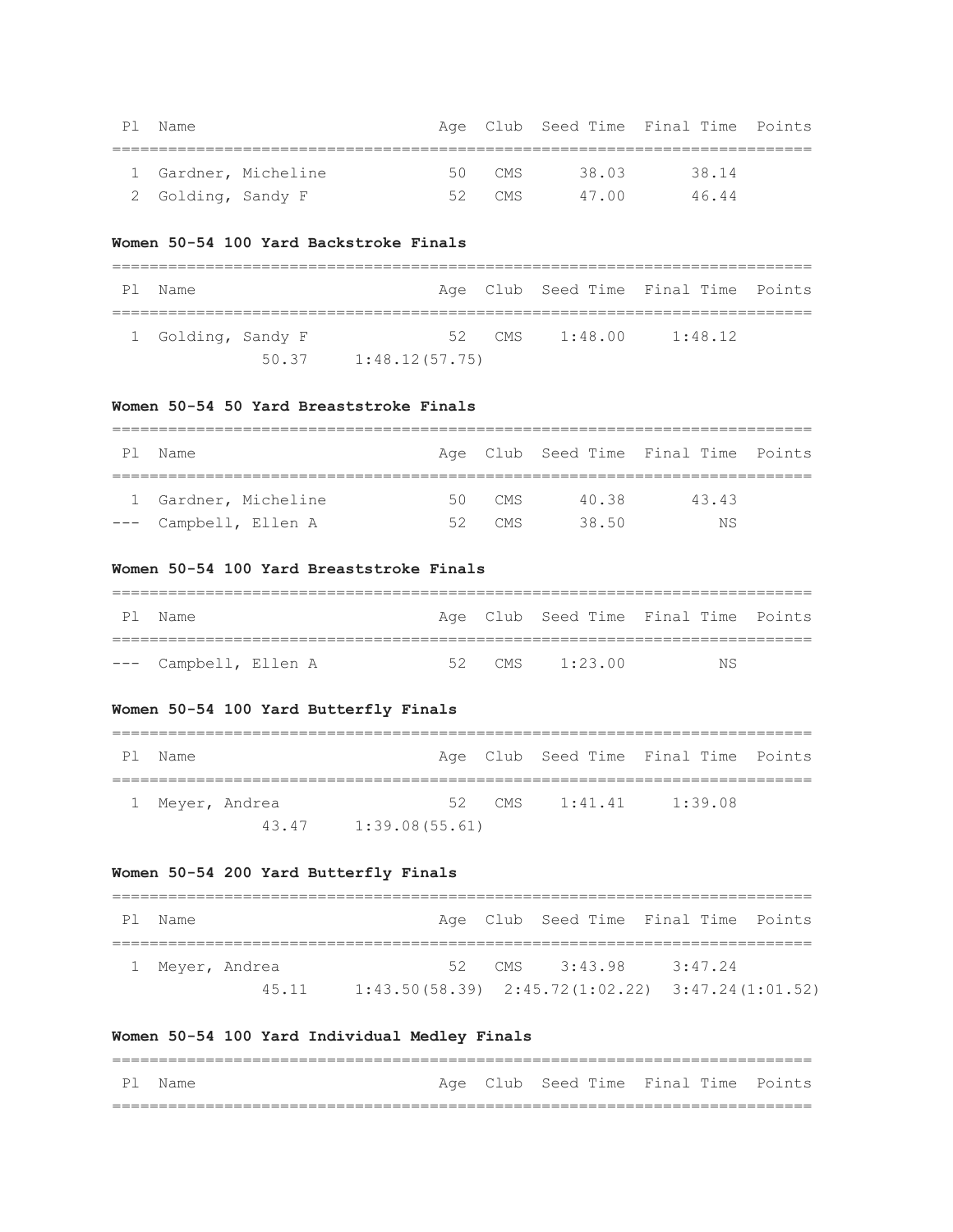| 1 Gardner, Micheline  | 50             | CMS  | 1:17.55 | 1:20.31 |
|-----------------------|----------------|------|---------|---------|
| 36.93                 | 1:20.31(43.38) |      |         |         |
| 2 Cook, Sharon R      | 53             | CMS  | 1:35.00 | 1:26.84 |
| 40.35                 | 1:26.84(46.49) |      |         |         |
| --- Campbell, Ellen A | 52             | CMS. | 1:16.50 | ΝS      |

### **Women 55-59 50 Yard Freestyle Finals**

| P <sub>1</sub> | Name               |    |            |       | Age Club Seed Time Final Time Points |  |  |  |  |
|----------------|--------------------|----|------------|-------|--------------------------------------|--|--|--|--|
|                |                    |    |            |       |                                      |  |  |  |  |
|                | 1 Garnier, Kathy L |    | 55 CMS     | 2799  | 27.15                                |  |  |  |  |
|                | 2 Guidas, Claire M | 58 | <b>CMS</b> | 38 15 | 35 95                                |  |  |  |  |

### **Women 55-59 100 Yard Freestyle Finals**

| P1 | Name               |                |        |         | Age Club Seed Time Final Time Points |  |  |  |  |  |
|----|--------------------|----------------|--------|---------|--------------------------------------|--|--|--|--|--|
|    | 1 Garnier, Kathy L |                | 55 CMS | 1:01.00 | 59.89                                |  |  |  |  |  |
|    | 28.69              | 59.89(31.20)   |        |         |                                      |  |  |  |  |  |
|    | 2 Guidas, Claire M | 58             | CMS    | 1:29.00 | 1:24.67                              |  |  |  |  |  |
|    | 39.02              | 1:24.67(45.65) |        |         |                                      |  |  |  |  |  |

### **Women 55-59 200 Yard Freestyle Finals**

| P1 | Name               |                                     |        |                 | Age Club Seed Time Final Time Points |  |
|----|--------------------|-------------------------------------|--------|-----------------|--------------------------------------|--|
|    |                    |                                     |        |                 |                                      |  |
|    | 1 Garnier, Kathy L |                                     | 55 CMS | 2:16.00         | 2:14.49                              |  |
|    | 31.81              | $1:06.00(34.19)$ $1:40.84(34.84)$   |        |                 | 2:14.49(33.65)                       |  |
|    | 2 Sinclair, Sue    |                                     |        | 58 UC32 3:05.00 | 3:40.93                              |  |
|    | 46.24              | $1:39.43(53.19)$ $2:42.18(1:02.75)$ |        |                 | 3:40.93(58.75)                       |  |

### **Women 55-59 500 Yard Freestyle Finals**

=========================================================================== Pl Name Age Club Seed Time Final Time Points =========================================================================== 1 Garnier, Kathy L 55 CMS 6:15.00 6:00.71 33.06 1:08.93(35.87) 1:45.00(36.07) 2:21.19(36.19) 2:57.63(36.44) 3:34.19(36.56) 4:11.17(36.98) 4:48.40(37.23) 5:25.36(36.96) 6:00.71(35.35) 2 Sinclair, Sue 58 UC32 9:00.00 9:04.99 44.57 1:36.76(52.19) 2:30.27(53.51) 3:25.58(55.31) 4:21.31(55.73) 5:18.00(56.69) 6:15.31(57.31) 7:12.74(57.43) 8:10.51(57.77) 9:04.99(54.48)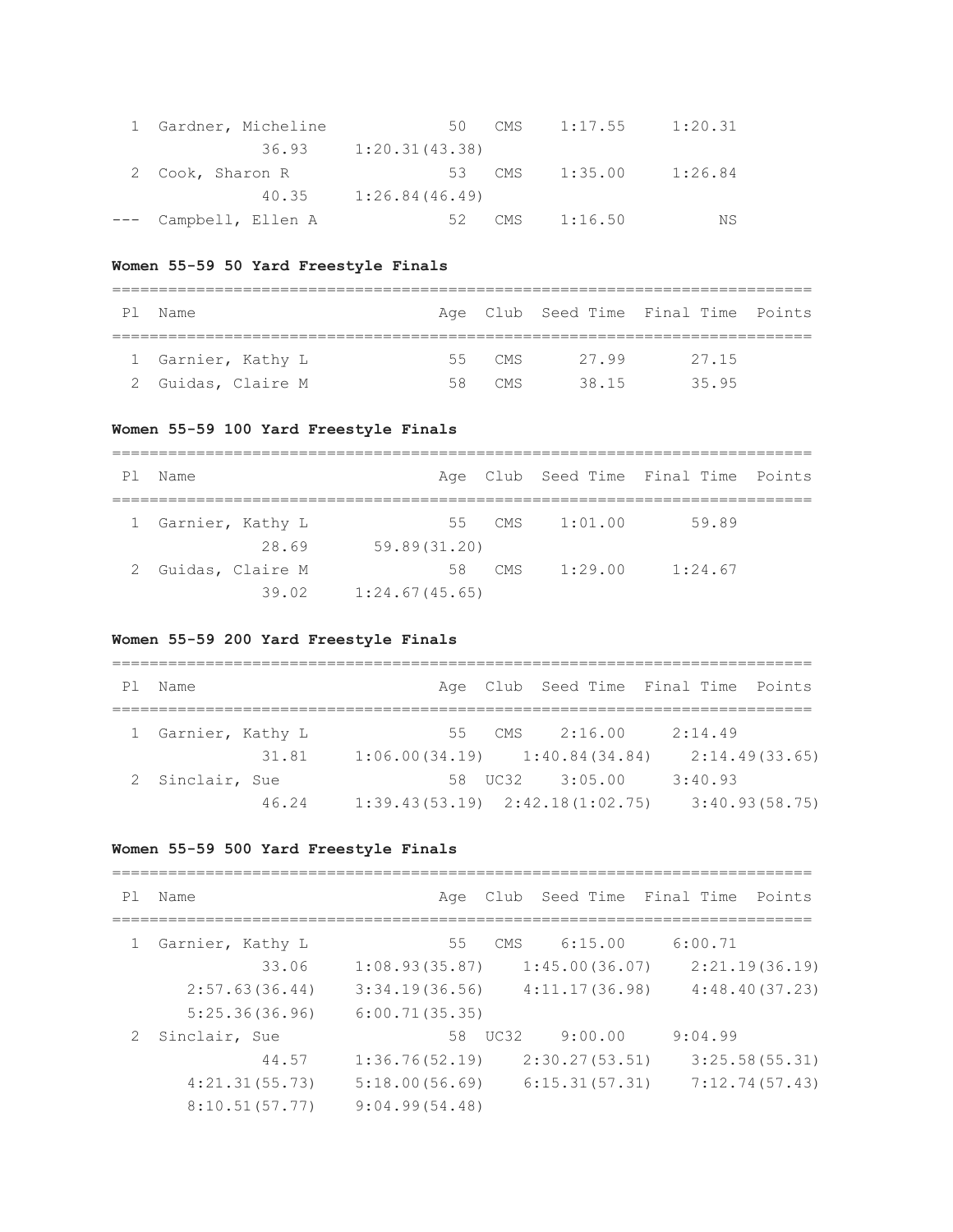### **Women 55-59 50 Yard Backstroke Finals**

| Pl Name            |    |            |      | Age Club Seed Time Final Time Points |  |
|--------------------|----|------------|------|--------------------------------------|--|
|                    |    |            |      |                                      |  |
| 1 Guidas, Claire M | 58 | $\sim$ CMS | 4500 | 44.47                                |  |

### **Women 55-59 100 Yard Backstroke Finals**

| Pl Name |                    |                |        |         | Age Club Seed Time Final Time Points |  |  |  |  |
|---------|--------------------|----------------|--------|---------|--------------------------------------|--|--|--|--|
|         | 1 Guidas, Claire M |                | 58 CMS | 1:39.00 | 1:37.16                              |  |  |  |  |
|         | 48.35              | 1:37.16(48.81) |        |         |                                      |  |  |  |  |

# **Women 55-59 100 Yard Individual Medley Finals**

| Ρl | Name |                    |                |                | Age Club Seed Time Final Time Points |  |
|----|------|--------------------|----------------|----------------|--------------------------------------|--|
|    |      |                    |                |                |                                      |  |
|    |      | 1 Guidas, Claire M |                | 58 CMS 1:41.00 | 1:38.78                              |  |
|    |      | 44.48              | 1:38.78(54.30) |                |                                      |  |

## **Women 60-64 50 Yard Freestyle Finals**

| P1 | Name                                      |     |     |       | Age Club Seed Time Final Time Points |  |  |  |  |  |  |  |  |
|----|-------------------------------------------|-----|-----|-------|--------------------------------------|--|--|--|--|--|--|--|--|
|    |                                           |     |     |       |                                      |  |  |  |  |  |  |  |  |
|    | 1 Rosener, Karen K                        | 62. | CMS | 30.90 | 30.74                                |  |  |  |  |  |  |  |  |
|    | 2 Haan, Mary Wohl                         | 62  | CMS | 35.00 | 33.25                                |  |  |  |  |  |  |  |  |
|    | --- Middel-Katzenmeyer, Deborah L 60 UC32 |     |     | 41.60 | ΝS                                   |  |  |  |  |  |  |  |  |

## **Women 60-64 100 Yard Freestyle Finals**

| P 1 | Name                                            |                        |  |  | Age Club Seed Time Final Time Points |  |
|-----|-------------------------------------------------|------------------------|--|--|--------------------------------------|--|
|     | 1 Middel-Katzenmeyer, Deborah L 60 UC32 1:28.00 |                        |  |  | 1:19.63                              |  |
|     |                                                 | $37.96$ 1:19.63(41.67) |  |  |                                      |  |

# **Women 60-64 500 Yard Freestyle Finals**

| P 1 | Name                                          |                |  | Age Club Seed Time Final Time Points |         |                |
|-----|-----------------------------------------------|----------------|--|--------------------------------------|---------|----------------|
|     |                                               |                |  |                                      |         |                |
|     | Middel-Katzenmeyer, Deborah L 60 UC32 7:00.15 |                |  |                                      | 7:50.50 |                |
|     | 38.92                                         | 1:24.67(45.75) |  | 2:11.91(47.24)                       |         | 2:59.99(48.08) |
|     | 3:47.32(47.33)                                | 4:35.70(48.38) |  | 5:23.74(48.04)                       |         | 6:12.93(49.19) |